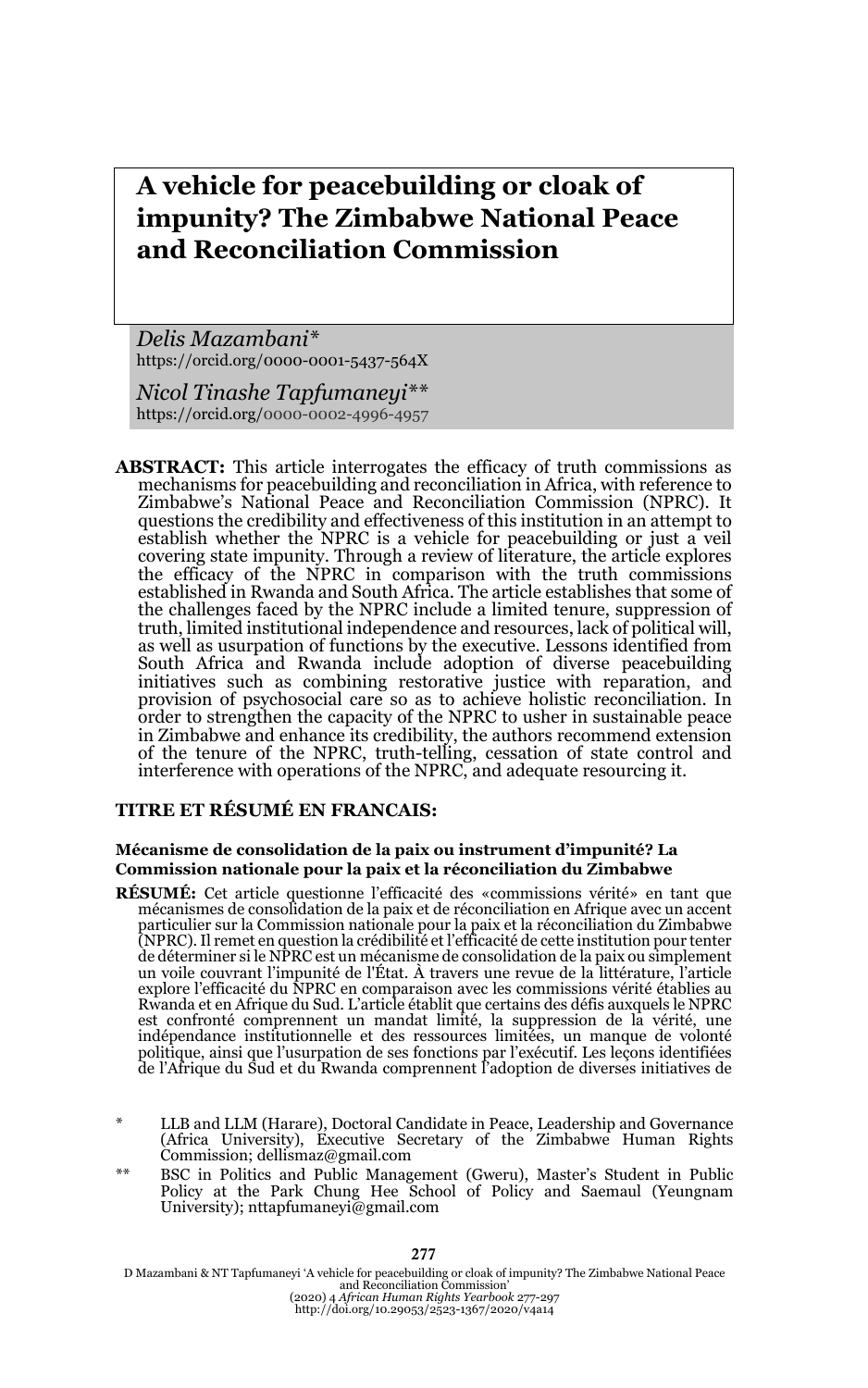278 *Mazambani & Tapfumaneyi/Zimbabwe National Peace and Reconciliation Commission*

consolidation de la paix telles que la combinaison de la justice restauratrices et la réparation, ainsi que la fourniture de soins psychosociaux afin de parvenir à une réconciliation holistique. Afin de renforcer la capacité du NPRC à impulser une paix durable au Zimbabwe et d'améliorer sa crédibilité, les auteurs recommandent l'extension du mandat du NPRC, la révélation de la vérité, la cessation du contrôle de l'État et l'interférence avec les opérations du NPRC, et de la ressourcer.

**KEY WORDS:** Truth and Reconciliation Commissions, Zimbabwe, efficacy, peacebuilding, sustainable peace

#### **CONTENT:**

| $\mathbf{2}$ | Justification for establishment of a national peacebuilding mechanism            |      |
|--------------|----------------------------------------------------------------------------------|------|
|              |                                                                                  | 280  |
| 3            |                                                                                  |      |
|              | Major impediments to the effectiveness of the NPRC in executing its<br>3.1       |      |
|              |                                                                                  | .282 |
|              | 3.2                                                                              |      |
| 4            | Lessons for NPRC from the Truth and Reconciliation Commission of                 |      |
|              |                                                                                  |      |
|              | 4.1                                                                              |      |
|              | 4.2                                                                              |      |
|              | Lessons for NPRC from the National Unity and Reconciliation Commission of<br>4.3 |      |
|              |                                                                                  |      |
| 5            | Transitional justice in Zimbabwe: strengthening the effectiveness and            |      |
|              |                                                                                  |      |
| 6            |                                                                                  |      |
|              |                                                                                  |      |

### **1 BACKGROUND**

Aspiration 4 of the African Union Agenda 2063 calls for a peaceful and secure Africa. In particular, paragraph 32 provides that mechanisms for peaceful prevention and resolution of conflicts should be functional at all levels. In response to this call, diverse transitional justice mechanisms have been put in place in order to prevent recurrence of both intra-state and inter-state conflict and violence in Africa. Truth commissions are one such mechanism established in line with Sustainable Development Goal 16, which seeks to promote attainment of peaceful, inclusive and just societies by 2030.

Hayner posits that a truth commission or a truth and reconciliation commission is a temporary body with a constitutional or statutory mandate, which is established with the aim of identifying the causes and consequences of abuses by oppressive regimes or armed groups.<sup>1</sup> The mandate of a truth commission is to investigate human rights violations, war crimes or other serious abuses that took place over a period of time, perpetrated by the State and in some instances by nonstate actors, in the hope of resolving conflicts carried over from the past. Some of the key characteristics are that a truth commission focuses on the past, as opposed to ongoing events; it investigates a pattern of events that took place over a period of time; it engages directly and broadly with the affected population gathering information on their experiences and is supposed to conclude its mission with a final

1 PB Hayner *Unspeakable truth: facing the challenge of truth commissions* (2002).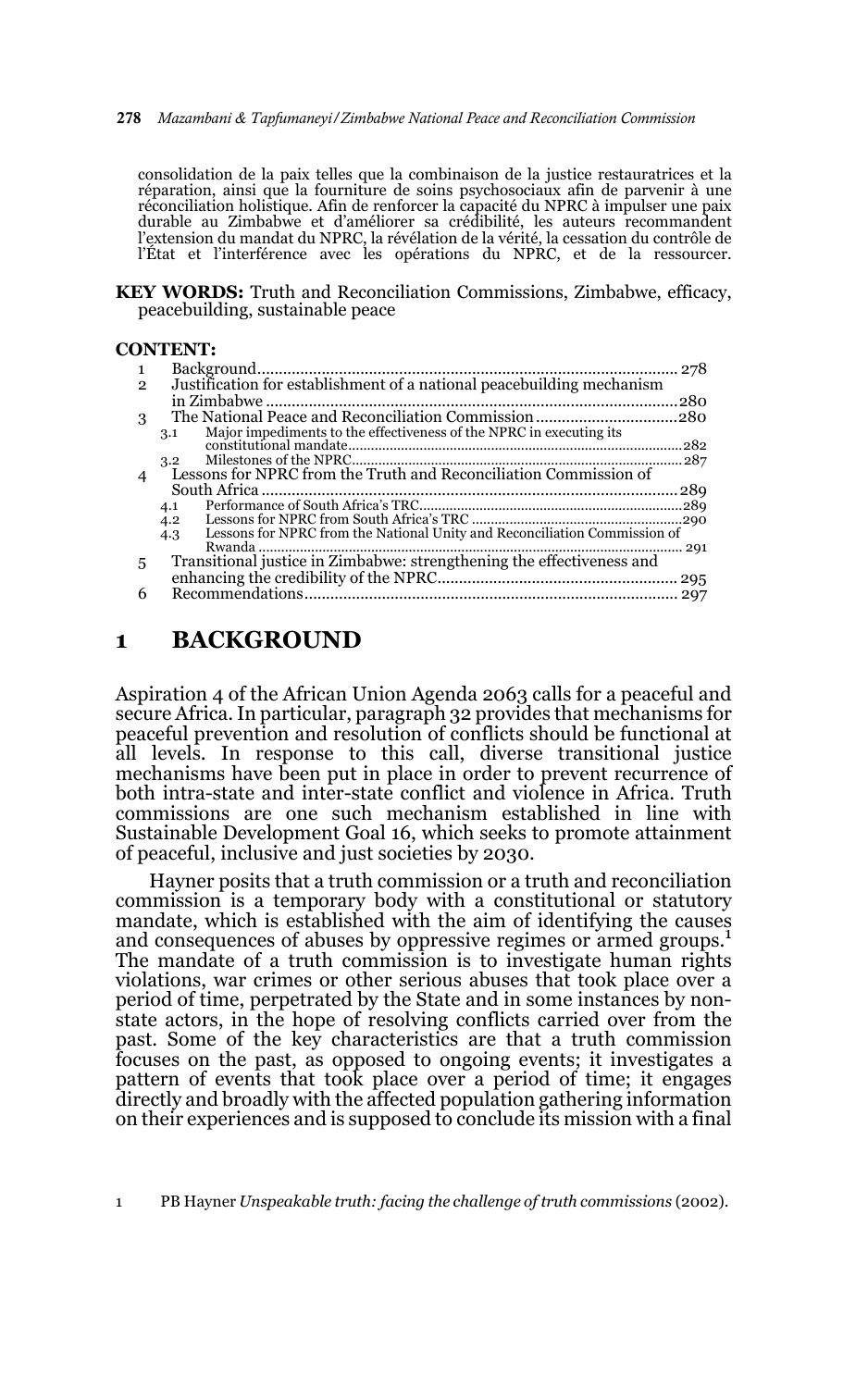report, including recommendations for ensuring non-recurrence of the hostilities and atrocities.<sup>2</sup>

Historically, truth commissions have operated since the mid-1980s but Latin America was the pace setter in the establishment of the first institutions for 'truth-telling'. Even though these institutions were not referred to as 'truth commissions', they served the same function as modern day institutions with a similar mandate. Some of the institutions were referred to as 'National Commission for the Disappeared' (Argentina, 1983); and 'Commission for Historical Clarification' (Guatemala, 1999). It was only in the 1990s that the term 'truth commission' was popularised through establishment of Commissions such as: Chile's National Commission for Truth and<br>Reconciliation in 1990.<sup>3</sup>

In Africa, some of the most prominent commissions are the Truth and Reconciliation Commission of South Africa, which was established in 1995, and Rwanda's National Unity and Reconciliation Commission, established in 1999.4 Zimbabwe is one of the late comers in as far as establishment of truth commissions is concerned. Its National Peace and Reconciliation Commission was established by the 2013 Constitution of Zimbabwe but its enabling law was only promulgated five years later in 2018.<sup>5</sup> The Commission lost five years of its life, which have to be reinstated if the institution is expected to serve its intended purpose and achieve the anticipated post-conflict justice, healing and reconciliation.

This article contributes to the body of knowledge on transitional justice and national peacebuilding mechanisms in Africa by adding the Zimbabwean perspective, through a discussion of the challenges and opportunities faced by the National Peace and Reconciliation Commission (NPRC), in the discharge of its constitutional mandate. The research also makes a comparison of the NPRC with the Truth and Reconciliation Commission of South Africa and Rwanda's National Unity and Reconciliation Commission in order to have a regional perspective of the general challenges and opportunities encountered by Africa's national peacebuilding mechanisms. Furthermore, appropriate measures can be put in place to enhance their capacities and effectiveness. Findings from this research can assist the NPRC to learn from the successes and challenges encountered by its predecessors in Rwanda and South Africa. Such lessons have the potential to promote attainment of sustainable peace and development at both national and regional levels.

<sup>2</sup> RG Teitel *Transitional justice* (2000).

<sup>3</sup> PJ Arroyo 'Truth and reconciliation commissions and the search for justice: a comparative study of Chile, Argentina and Guatemala' Claremont McKenna Colleges Senior Theses. 1783, 2018.

<sup>4</sup> EB Mawhinney 'Restoring justice: lessons from truth and reconciliation in South Africa and Rwanda' (2015) 36 *Hamline University's School of Law's Journal of Public Law and Policy* 25.

<sup>5</sup> See section 251 of the 2013 Constitution of Zimbabwe and the National Peace and Reconciliation Commission Act [Chapter 10:32].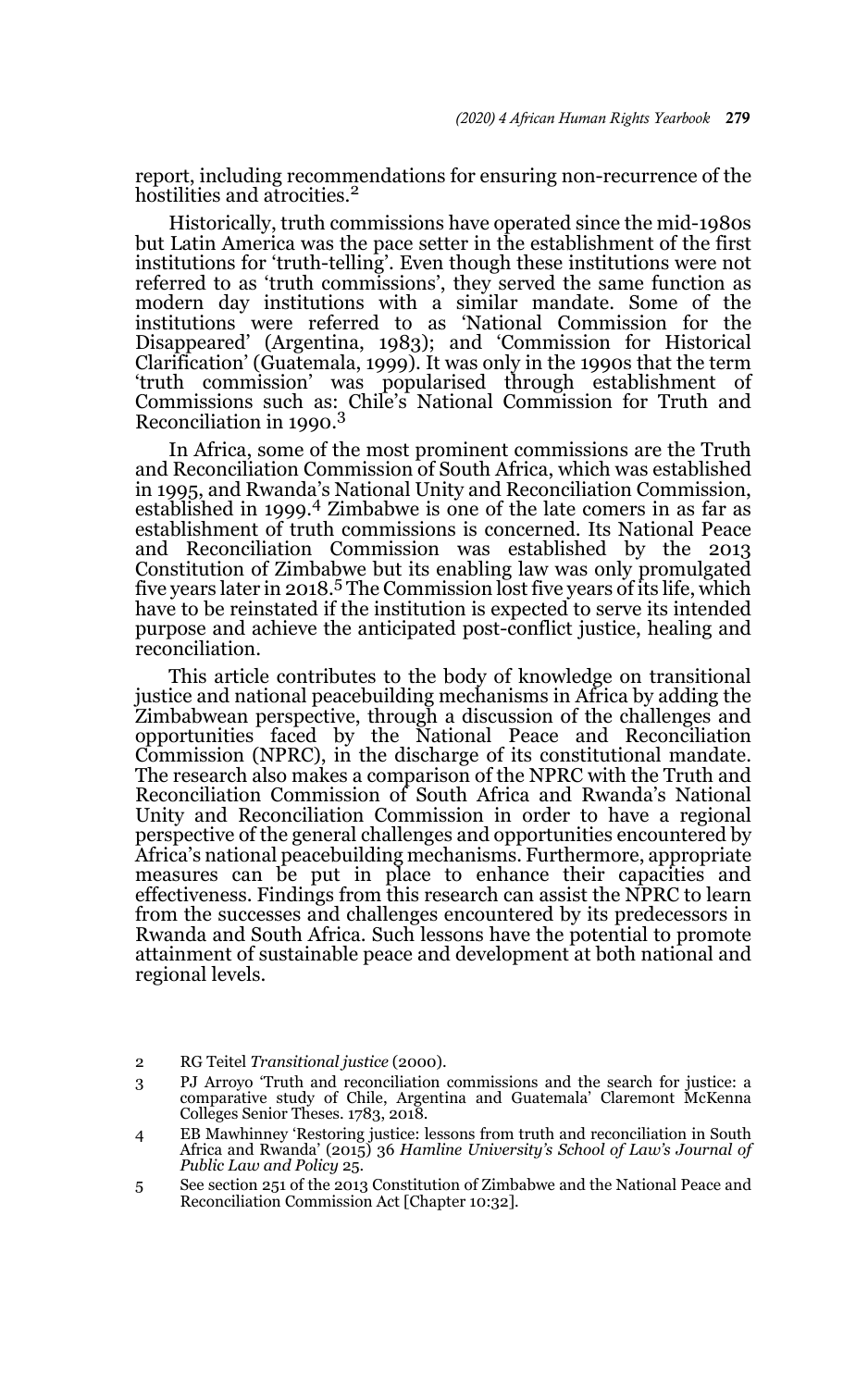The article commences with a background which puts into context the concept of truth commissions and also provides a brief context to the establishment of these institutions. In order to justify the establishment of Zimbabwe's NPRC, the research delves into a historical conflict analysis of post-independence Zimbabwe, which is followed by a discussion on the establishment, functions as well as challenges faced by the NPRC. A comparison is then made between the NPRC, South Africa's Truth and Reconciliation Commission as well as Rwanda's National Unity and Reconciliation Commission, after which a conclusion and lessons for Zimbabwe wind up the article.

## **2 JUSTIFICATION FOR ESTABLISHMENT OF A NATIONAL PEACEBUILDING MECHANISM IN ZIMBABWE**

The history of Zimbabwe is inundated with varied intra-state conflicts which were characterised by violence and extra-judicial killings of some members of the general populace, such as the Matabeleland massacres<br>where an estimated 30 000 people perished.<sup>6</sup> Since 1980, several peacemaking and peace building efforts have been initiated by the government and other external players in order to restore peace in Zimbabwe. However, these initiatives failed since they did not adequately delve into the primary root causes of the conflicts and violence, hence the continued escalation of internal conflict and hostilities to date.7 This state of affairs necessitated the operationalisation of a specialised national institution with the mandate to promote peacemaking and peacebuilding. The NPRC is one of the independent Commissions supporting democracy established in Chapter 12 of the Constitution which has the mandate of ensuring postconflict justice, healing and reconciliation in Zimbabwe.<sup>8</sup>

## **3 THE NATIONAL PEACE AND RECONCILIATION COMMISSION**

The NPRC is one of the five independent Commissions supporting democracy in Zimbabwe, which were established in terms of section 232 under Chapter 12 of the Constitution. The collective objectives of the Chapter 12 Commissions as highlighted in Section 233 of the Constitution are:

a) to support and entrench human rights and democracy;

- 7 R Murambadoro & C Wielenga 'Reconciliation in Zimbabwe: the conflict between a state-centred and people-centred approach' (2015) 37 *Strategic Review for Southern Africa* 31 at 52.
- 8 See Preamble to the National Peace and Reconciliation Commission Act [Chapter 10:32].

<sup>6</sup> The Catholic Commission for Justice and Peace in Zimbabwe 'Report on the 1980s disturbances in Matabeleland and the Midlands' (1997) 13.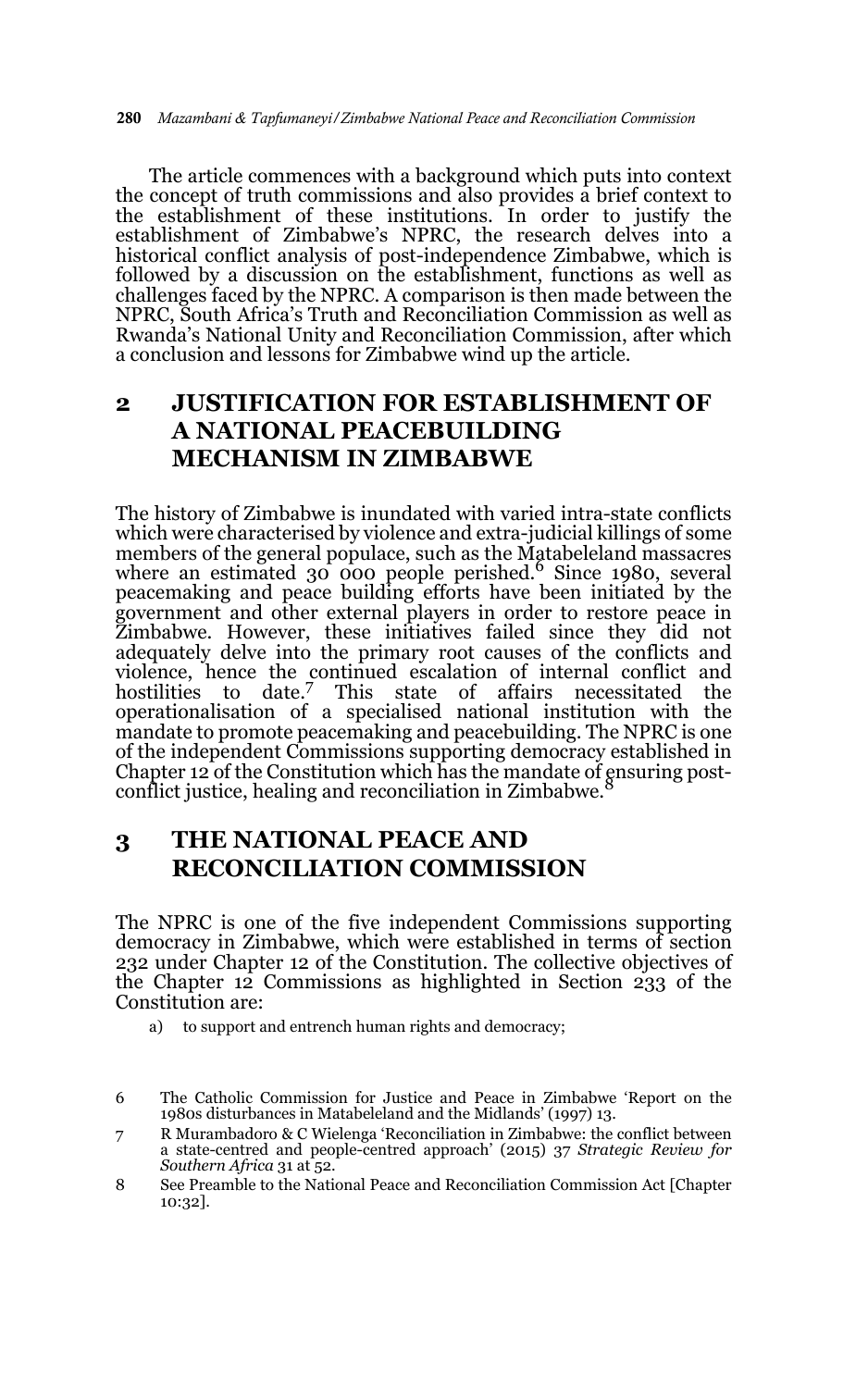- b) to protect the sovereignty and interests of the people;
- c) to promote constitutionalism;
- d) to promote transparency and accountability in public institutions;
- e) to secure the observance of democratic values and principles by the state and all institutions and agencies of government, and government-controlled entities; and
- f) to ensure that injustices are remedied.

NPRC shares these common objectives with the other Chapter 12 Commissions, namely, the Zimbabwe Electoral Commission (ZEC), Zimbabwe Human Rights Commission (ZHRC), Zimbabwe Gender Commission (ZGC), and the Zimbabwe Media Commission (ZMC). This means that in the execution of its constitutional mandate, which is centred on ensuring post-conflict justice, healing and reconciliation, the NPRC should support and entrench human rights and democracy, including good governance, and also contribute towards justice delivery and the rule of law through its role as an alternative dispute resolution mechanism.<sup>9</sup>

Over and above the collective establishment and role of the NPRC together with other independent Commissions, the NPRC was established by section 251 of the Constitution. Its functions are outlined in section 252 as follows:

- a) To ensure post-conflict justice, healing and reconciliation;
- b) To develop and implement programmes to promote national healing, unity and cohesion in Zimbabwe and the peaceful resolution of disputes;
- c) To bring about national reconciliation by encouraging people to tell the truth about the past and facilitating the making of amends and the provision of justice;
- d) To develop procedures and institutions at a national level to facilitate dialogue among political parties, communities, organisations and other groups, in order to prevent conflicts and disputes arising in the future;
- e) To develop programmes to ensure that persons subjected to persecution, torture and other forms of abuse receive rehabilitative treatment and support;
- f) To receive and consider complaints from the public and to take such action in regard to the complaints as it considers appropriate;
- g) To develop mechanisms for early detection of areas of potential conflicts and disputes, and to take appropriate preventive measures;
- h) To do anything incidental to the prevention of conflict and the promotion of peace;
- i) To conciliate and mediate disputes among communities, organisations, groups and individuals; and
- j) To recommend legislation to ensure that assistance, including documentation, is rendered to persons affected by conflicts, pandemics or other circumstances

These diverse functions cover alternative dispute resolution through facilitation of dialogues, handling and investigation of complaints, development of rehabilitation programmes, development of conflict early warning systems, facilitating law reform related to peacebuilding and any other relevant related functions. In spite of these numerous functions, section 251 of the Constitution contains a sunset clause that

<sup>9</sup> See sec 233 of the Constitution which outlines common objectives of Independent Commissions.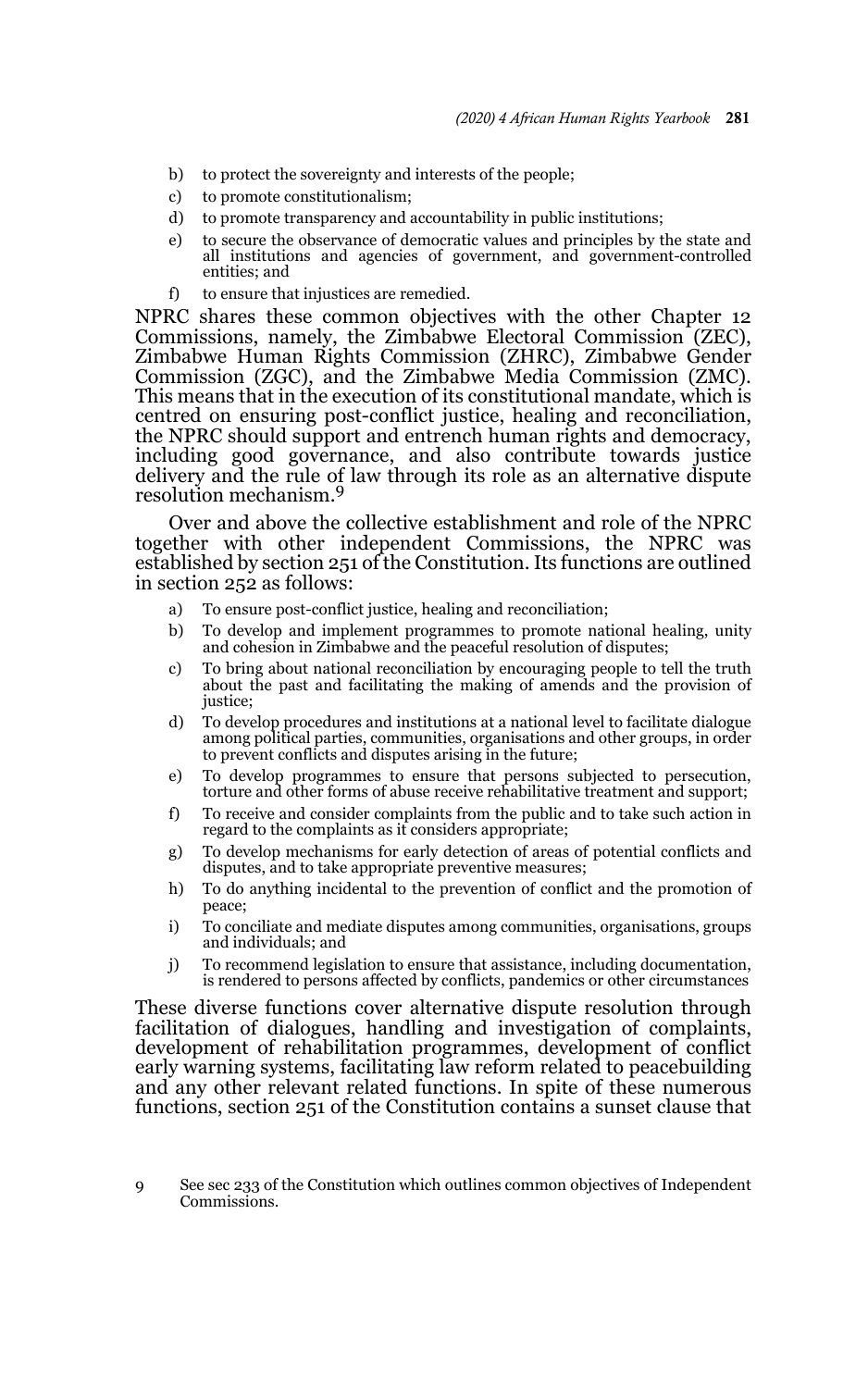states that the NPRC only has a ten-year lifespan. It defies logic to expect such a temporary institution to effectively discharge these multifarious functions, which even a permanent Commission is likely to struggle to effectively fulfil during an indefinite life span.

## **3.1 Major impediments to the effectiveness of the NPRC in executing its constitutional mandate**

An analysis of the NPRC's legal framework, reports and scholarly works shows that some of the major impediments to the effective execution of the constitutional mandate of the NPRC include:

### **3.1.1 Limited tenure**

As already highlighted, the NPRC has a ten-year lifespan. In spite of the existence of the sunset clause, there was a protracted delay in enactment of the Commission's enabling legislation due to lack of political will. However, the coming in of the new dispensation led by President Emmerson Mnangagwa saw the promulgation of the National Peace and Reconciliation Act [Chapter 10:32] in 2018, creating hope that the Commission was going to be fully operational and capacitated to execute its constitutional mandate.

Even though members of the Commission were appointed by the President as far back as 2016, there was no secretariat to implement the Commission's strategy and resolutions, thus further paralysing the work of the NPRC. This delayed operationalisation of the NPRC has a bearing on fulfilment of the long list of functions outlined in section 252 of the Constitution and expanded in the enabling Act. Hence, it becomes virtually impossible for the Commission to effectively deliver on its mandate given the further limited operational period. Some stakeholders are also pessimistic on the Commission's capacity to conclude its mission successfully and fulfil citizens' expectations of having a transformed Zimbabwe, characterised by nationhood, unity, tolerance and sustainable positive peace, given the above-mentioned shrinkage of its tenure.<sup>10</sup>

In order to assist the NPRC to claim its lost operational time, a former opposition member of the National Assembly made a court application to the High Court seeking an order to allow reinstatement of the five years that the NPRC lost before full operationalisation. The Court granted this order, but the government lodged an appeal against the judgment.<sup>11</sup> This court challenge by the government is a huge disappointment and contrary to dictates of good governance. The

<sup>10</sup> R Murambadoro 'One year after: has the National Peace and Reconciliation Commission Act failed Zimbabweans?'(2019) https://kujenga-amani.ssrc.org/ 2019/02/07/one-year-after-has-the-national-peace-and-reconciliationcommission-act-failed-zimbabweans/ (accessed 27 July 2020)

<sup>11 &#</sup>x27;High court extends NPRC's tenure to 2028' Zimbabwe situation 22 March 2019, https://www.zimbabwesituation.com/news/high-court-extends-nprcs-tenure-to-2028/ (accessed 27 July 2020).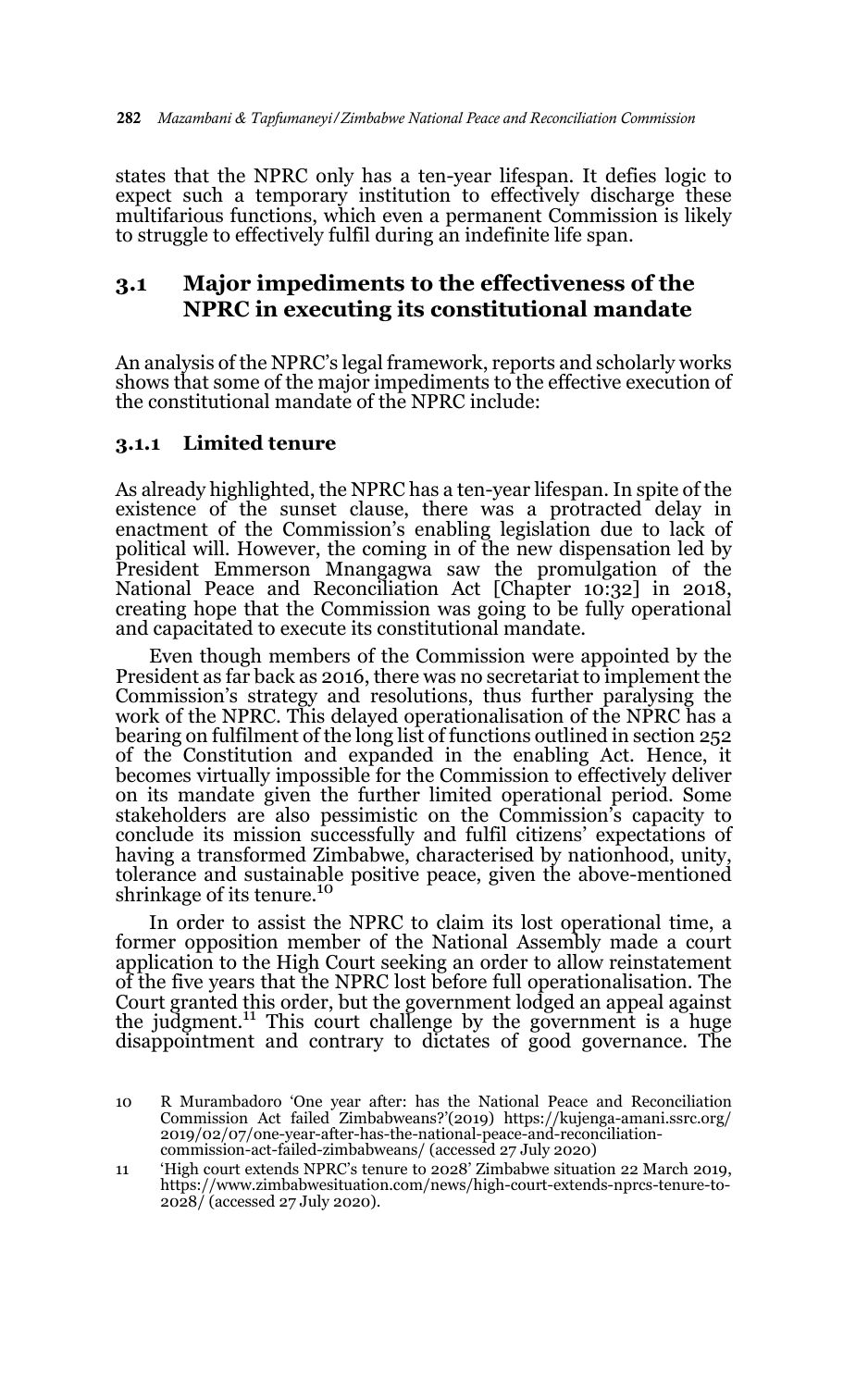government is culpable by prejudicing citizens through delayed operationalisation of the Commission and thereafter refusing to make amends by reinstating the lost period of the NPRC's tenure. With the appeal still pending in the courts of law, the fate of the NPRC's lifespan therefore remains in limbo.

#### **3.1.2 Suppression of the truth**

In countries emerging from periods of great political turmoil the question of how to deal with the past has been a decisive part of the conflict transformation process.<sup>12</sup> In comparison with other similar commissions in Africa such as the TRC of South Africa, the NPRC's main focus is peace and reconciliation but truth-telling is not given much prominence. Yet peace and reconciliation cannot be fully achieved without knowing the truth of the motivations and justifications behind perpetration of past hostilities and atrocities. Section 252(c) of the NPRC's enabling Act states that the Commission should bring about national reconciliation by encouraging people to tell the truth about the past and facilitating the making of amends and the provision of justice.13 From this provision, truth telling is not prioritized as was the case in South Africa's TRC.

The TRC had a mandate to uncover the truth about past human rights violations.<sup>14</sup> It sought closure on apartheid-era human rights violations, disappearances and state-sponsored political violence. The NPRC can only encourage people to tell the truth but truth-telling is not mandatory. Truth-telling was made an ancillary element of reconciliation. This anomaly raises the question of whether the NPRC will be in a position to adequately interrogate and address the root causes of conflict and offer recommendations for dealing with impunity, without knowing the truth. Where the truth has negative repercussions on perpetrators and their accomplices, encouragement to tell the truth is not good enough, without some form of coercion and penalties for failing, refusing or neglecting to tell the truth.

Truth-telling is indispensable in addressing past human rights violations and facilitating reconciliation. Two Commissions of Inquiry were established in Zimbabwe in 1981 and 1983 to deal with the plethora of injustices flowing from the past. However, reports and recommendations made by the Dumbutshena and Chihambakwe Commissions of Inquiry have not been released to date.<sup>15</sup> As a sign of disgruntlement with the Government for withholding the truth some activists from Matabeleland Province protested demanding release of

<sup>12</sup> J Sarkin 'The necessity and challenges of establishing a truth and reconciliation commission in Rwanda' (1999) 21 *Human Rights Quarterly* 767 at 823.

<sup>13</sup> Heal Zimbabwe Trust 'Pathways to peace and reconciliation: literature lessons for Zimbabwe' (2018) Peace, Healing and Reconciliation Series 1.

<sup>14</sup> See sec 3 of the Promotion of National Unity and Reconciliation Act 34 of 1995.

<sup>15</sup> The Dumbutshena Commission of Inquiry was set up in 1981 to investigate the Entumbane uprisings which took place in Matabeleland just after independence. The Chihambakwe Commission of Inquiry was set up in 1983 to investigate 'Gukurahundi' massacres in Matabeleland and parts of Midlands Provinces.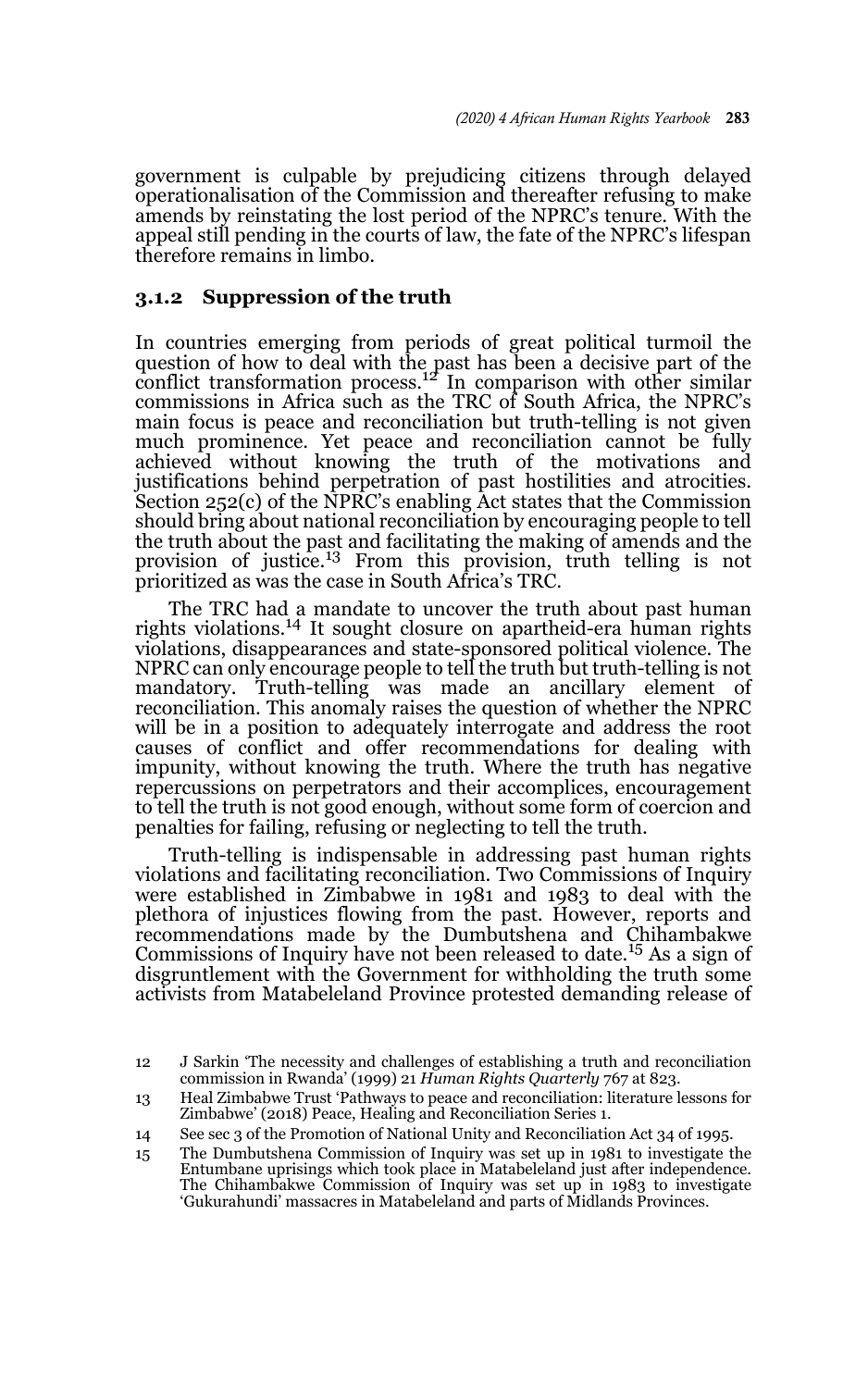the Chihambakwe Commission of Inquiry Report. The media reported that the NPRC's public hearings were disturbed by activists who demanded the release of the Chihambakwe Commission of Inquiry report.<sup>16</sup> This continued agitation and unrest shows that survivors still want to know the truth of what transpired during the 1981 and 1983 disturbances in Matabeleland and Midlands Provinces.

That is why Ndlovu-Gatsheni and Benyera lament the fact that there has never been any serious national commitment to finding the truth, establishing effective justice mechanisms, and mapping long lasting reconciliation in Zimbabwe.17 They argue that peace and reconciliation cannot be fully realised without knowing what happened in the past. Failure to confront the past in a comprehensive manner obstructs justice, reconciliation and nation building.18 The creation of the NPRC is therefore viewed as an effort to forge national unity and reconciliation through denial of the truth.<sup>19</sup>

It can be argued, therefore, that there cannot be any closure to issues of violence in the absence of effective justice and truth-telling mechanisms. Endless denial and victim blaming on the part of those who committed those heinous acts signifies a serious flaw of the peacebuilding approach by both the government and NPRC to engage with the past in a holistic manner. It is the responsibility of the government to provide its citizens with the truth of what transpired during the darkest periods in the history of Zimbabwe so that peace and reconciliation can be holistically achieved and sustained.<sup>20</sup>

#### **3.1.3 Resource constraints**

Section 235(2) of the Constitution provides that the state and all institutions and agencies of government at every level, must assist Independent Commissions and protect their independence, impartiality, integrity and effectiveness. The NPRC is, therefore, entitled to adequate support including funding so that it can execute its constitutional mandate. However, in spite of this guarantee the Commission still faces resource constraints, including financial and human resources. As of July 2020, the Complaints Handling and Investigations Department, which is supposed to conduct nation-wide investigations of human rights violations emanating from conflict from the pre-colonial to date, only has two officers. This is a huge handicap brought about by the freezing of positions on the Commission's

<sup>16 &#</sup>x27;NPRC chair meets disgruntled Matabeleland CSOs' Newsday 16 April 2018 https://www.newsday.co.zw/2018/04/nprc-chair-meets-disgruntled-matabele land-csos/ (accessed 20 July 2020).

<sup>17</sup> SJ Ndlovu-Gatsheni & E Benyera **'**Towards a framework for resolving the justice and reconciliation question in Zimbabwe' (2015) 15 *African Journal on Conflict Resolution* 9 at 33.

<sup>18</sup> JL Gibson 'The contribution of truth to reconciliation: lessons from South Africa' (2006) 50 *Journal of Conflict Resolution* 409 at 432.

<sup>19</sup> D Tshuma 'Reconciliation, integration and healing in Zimbabwe' (2018) Conflict Trends Research Gate.

<sup>20</sup> Tshuma (n 19).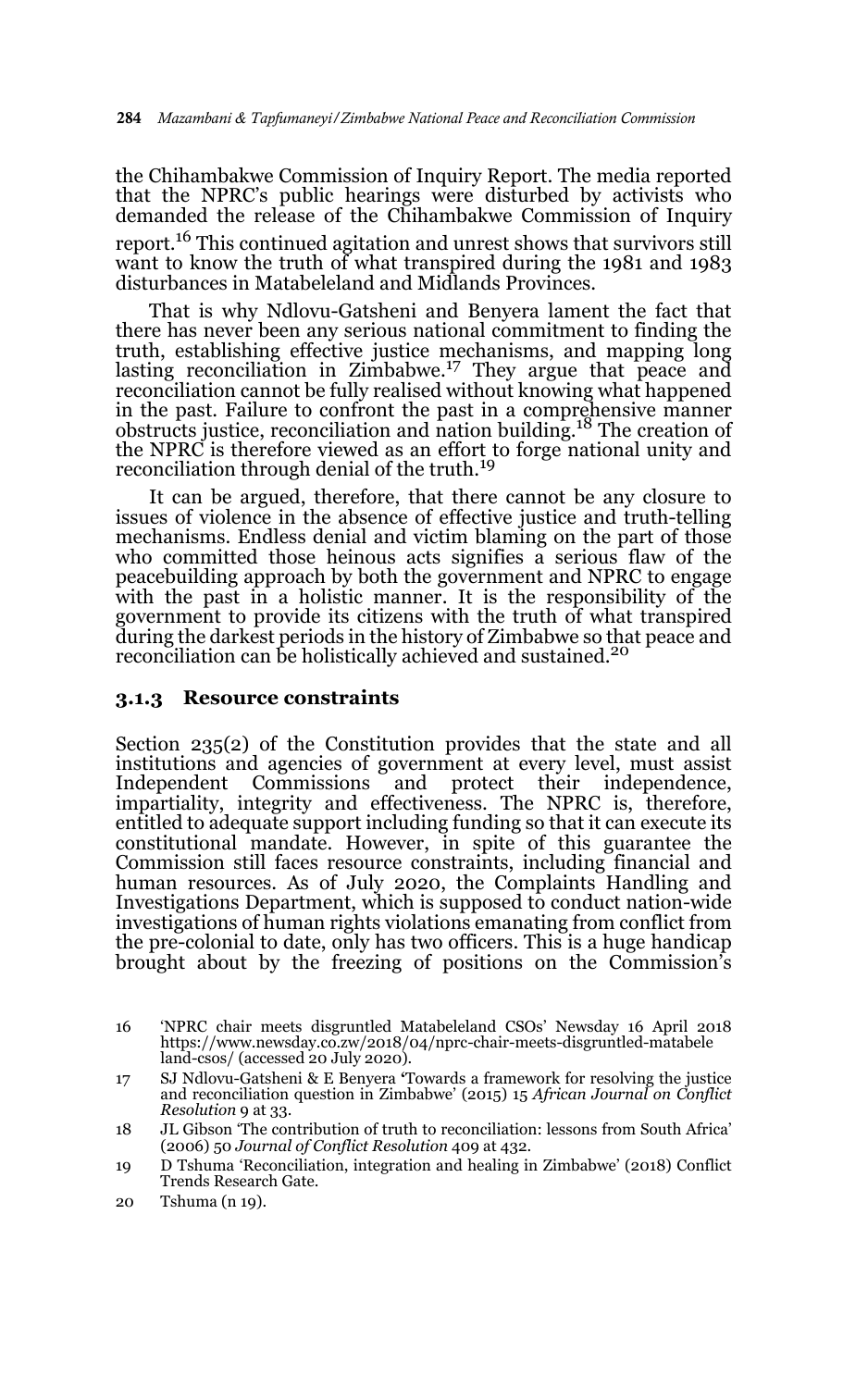organogram by the government. To ameliorate this staff deficit, the Commission has resorted to seeking secondment of police officers from the Zimbabwe Republic Police to assist with investigations. Although necessitated by under-staffing, this working arrangement undermines the independence of the NPRC since most cases of violence against citizens in Zimbabwe emanate from the conduct of state agencies such as the police and the military. It is therefore not guaranteed that the police officers seconded to the NPRC will act impartially when investigating cases involving their colleagues or superiors.<sup>21</sup>

### **3.1.4 Lack of institutional independence**

Institutional independence is the driving force that reinforces a national institution's legitimacy and credibility. The success of truth commissions pivots on their ability to establish and uphold legitimacy with ordinary citizens.<sup>22</sup> The NPRC should therefore be independent and also seen as being independent in the execution of its constitutional mandate. The Commission should refrain from operating under the authority and direction of the executive since this undermines its effectiveness and credibility as a national institution. The NPRC reports to Parliament through one of the Vice Presidents who is responsible for<br>peace and reconciliation.<sup>23</sup> This capture of the NPRC by the executive undermines its efficacy as a national peacebuilding mechanism. That is why after four decades of independence, the nation is still desperately in need of a holistic and comprehensive truth, justice and reconciliation mechanism.<sup>24</sup>

Another contentious provision is section 10(7) of the NPRC Act, which is viewed as a major stumbling block to national healing and reconciliation processes. According to this provision the Minister of National Security is given the power to censor investigations by issuing a certificate blocking disclosure of evidence and documentation considered to be prejudicial to the defence, external relations, internal security or economic interests of the country. It is argued that such exercise of executive powers to curtail investigative powers of the Commission is contrary to section 235 of the Constitution which places emphasis on the institutional independence of Independent Commissions.25 The NPRC has constitutional and statutory authority to exercise its mandate without undue influence from any authority or person and this should be the basis for its efficacy and credibility. Institutional independence of Independent Commissions such as the NPRC is enshrined in section  $235(i)$  of the Constitution which states that the Commissions are independent and should not be subject to the

<sup>21 &#</sup>x27;From a presentation made by NPRC at a workshop for Chapter 12 Commissions in Kadoma, Zimbabwe' 22 July 2020.

<sup>22</sup> Gibson (n 18).

<sup>23</sup> Section 2 of National Peace and Reconciliation Commission Act.

<sup>24</sup> Ndlovu-Gatsheni & Benyera (n 17).

<sup>25</sup> D Marimbe 'A review of provincial peace committees: The NPRC's step towards sustainable peacebuilding in Zimbabwe' (2019) Heal Zimbabwe Focus on Peace Building Issue 1.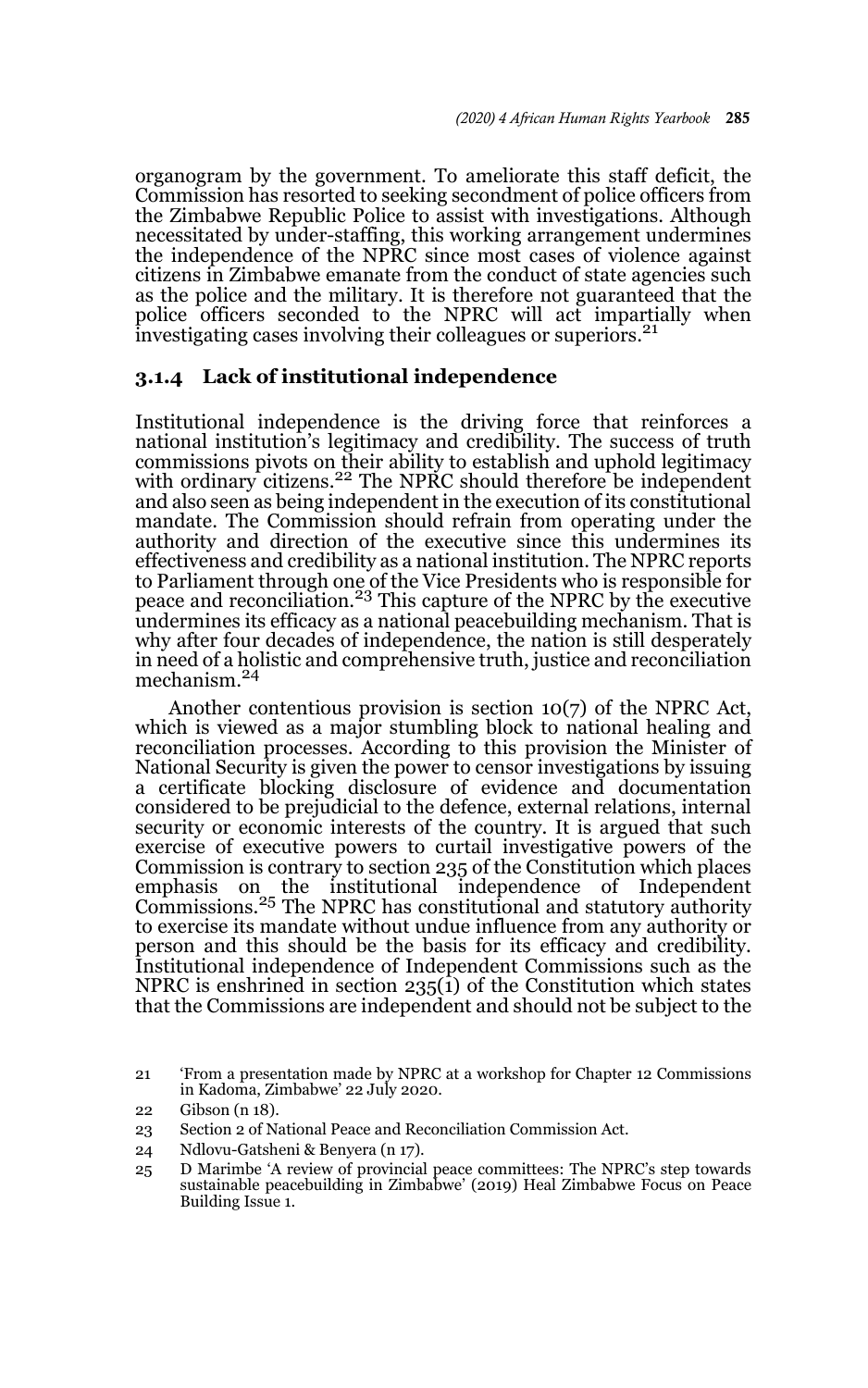direction or control of anyone and must exercise their functions without fear, favour or prejudice.

Section 4 of the NPRC Act adds weight to section 235 of the Constitution by stating that the Commission should enjoy the independence provided for in terms of section 235 of the Constitution and should be subject only to the direction of the law. However, a close analysis of the operations of the Commission shows that the NPRC does not seem to be enjoying the guaranteed institutional independence due to the fact that it operates under the direction and control of the executive, contrary to provisions of section 235 of the Constitution and section 4 of the enabling Act. Section 252 of the Constitution states that NPRC must develop procedures and institutions at a national level to facilitate dialogue among political parties, communities, organisations and other groups, in order to prevent conflicts and disputes arising in the future. The NPRC had initially put in motion processes for convening a national dialogue as part of its constitutional mandate but the executive hijacked the Commission's mandate and instead launched the Political Actors Dialogue (POLAD) which is facilitated by the Office of the President and Cabinet. The NPRC and Zimbabwe Gender Commission Chairpersons were only roped in as co-conveners with no influence or decision-making in terms of agenda setting, processes, procedures, outputs and outcomes.

#### **3.1.5 Lack of political will**

Gatsheni-Ndlovu and Benyera, $26$  argue that there is minimal political will to establish the truth and guarantee justice as a pathway for meaningful reconciliation in Zimbabwe. They explain that a paradigm of war refuses to fade in Zimbabwe and the recourse to military force appears as the most preferred solution to most national questions. This continued use of military force in governance issues is slowing down progress towards achieving sustainable peace and threatening personal security of citizens who live in fear of the defence forces who are supposed to be a symbol of national defence and security. Both the 1 August 2018 post-election violence and the January 2019 violence due to steep fuel price increases show militarization of the state and shrinkage of democratic space. Citizens live in fear of government repression through security forces.

A Commission of Inquiry was set up by President Mnangagwa and chaired by former President of South Africa, Kgalema Motlanthe, to investigate the 2018 post-election violence.27 Two years later, recommendations of the Motlanthe Commission of Inquiry have still not been meaningfully implemented, due to lack of political will. When this Commission of Inquiry was set up, it was argued that the NPRC should have been afforded the opportunity to conduct the investigation

<sup>26</sup> Ndlovu-Gatsheni & Benyera (n 17).

<sup>27 &#</sup>x27;Report of the Commission of inquiry into the 1 August 2018 post- election violence' (2018), http://kubatana.net/wp-content/uploads/2018/12/Final-Report-of-the-Commission-of-Inquiry-18-DEC-18.pdf (accessed 28 July 2020).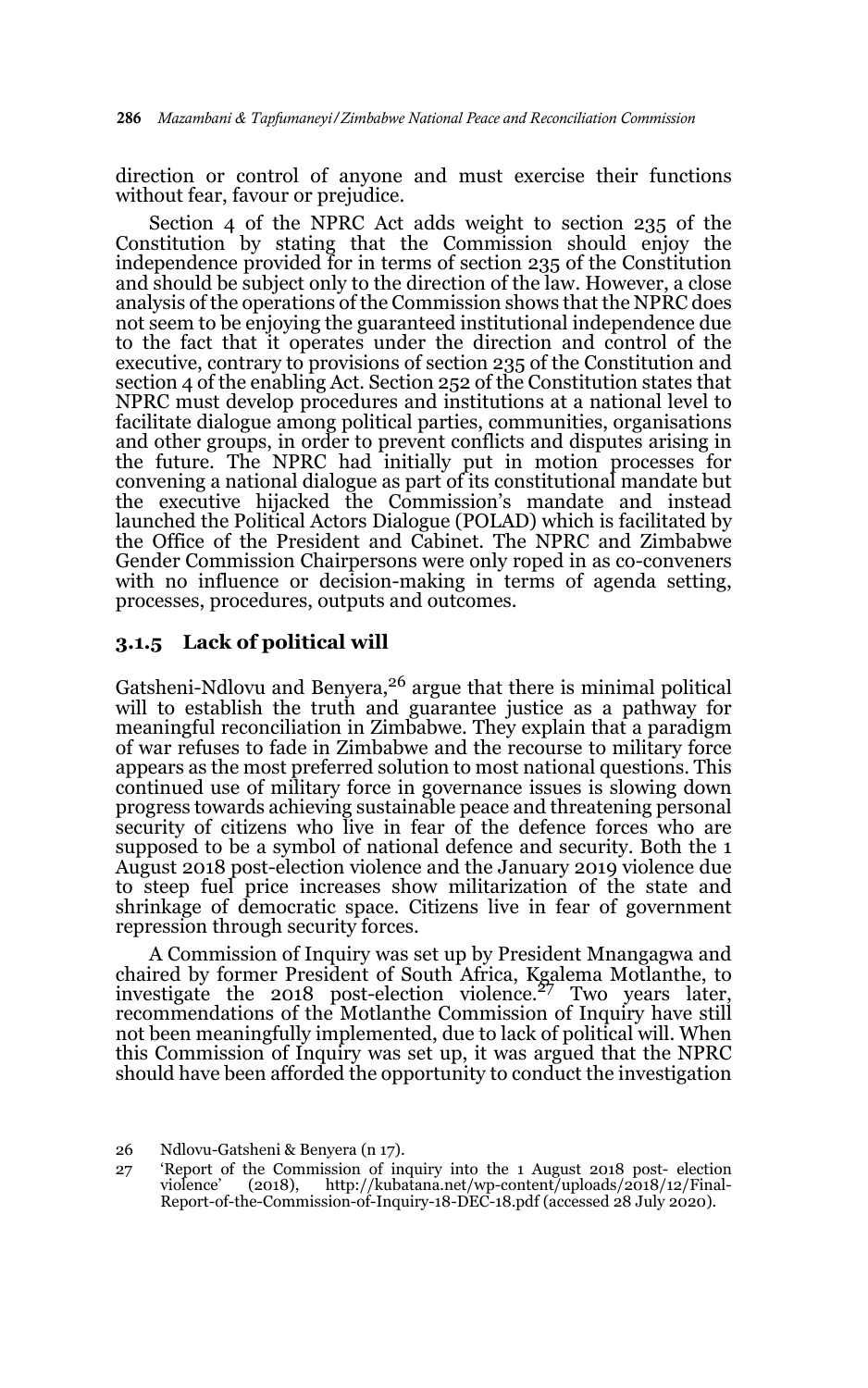since issues of political and electoral conflict and violence fall squarely within its constitutional mandate. However, critics supported the sidelining of the NPRC by the government on the basis that it lacks institutional independence and capacity to delve into root causes of conflicts and handle highly technical conflict matters.

### **3.1.6 Impunity and unwillingness to apologize**

Zimbabweans are longing for genuine peace and reconciliation processes. Regardless of the largely welcomed forced removal of late former President, Robert Mugabe, the country remains politically polarized and is still yearning for viable transitional justice and reconciliation approaches to confront its past that is tainted by gross human rights violations and impunity.28 Impunity for past politically motivated violence and unwillingness to acknowledge past atrocities<br>remains a challenge in Zimbabwe.<sup>29</sup> Atrocities of the past have to be acknowledged, apologies made and reparations paid.30 Apologising is the most explicit way in which wrongdoing can be acknowledged.<sup>31</sup> In Rwanda acknowledgement and reconciliation kick-started the healing process of a nation torn apart by a civil war and a dreadful genocide experience.<sup>32</sup>

## **3.2 Milestones of the NPRC**

The NPRC has achieved several milestones in the execution of its mandate. Some of them are:

### **3.2.1 Setting up of Provincial Peace Committees**

The NPRC set up Provincial Peace Committees (PPCs) across ten provinces in Zimbabwe. The PPCs are a platform within the NPRC that deal with issues of peace-building in communities. A total of 10 PPCs were established by the NPRC in the months of May and June 2019. This process shows that the NPRC is moving in the right direction towards facilitating transitional justice, reconciliation and healing. The PCCs consist of various stakeholders (between 25-30 members)

<sup>28</sup> W Zambara 'The prospects for social cohesion, healing and reconciliation in Zimbabwe: Putting the NPRC to task (2019) Institute for Justice and Reconciliation http://www.citizens-manifesto.org/2019/09/14/the-prospectsfor-social-cohesion-healing-and-reconciliation-in-zimbabwe-putting-the-nprc-to -task/(accessed 2 August 2020).

<sup>29 &#</sup>x27;Zimbabwe 2012 human rights report' https://2009-2017.state.gov/documents/ organization/204395.pdf (accessed 8 October 2020).

<sup>30</sup> R Magede 'Peace and reconciliation a remedy for Gukurahundi' (2014) https:// www.newzimbabwe.com/peace-and-reconciliation-a-remedy-for-gukurahundi/ (accessed 10 October 2020).

<sup>31</sup> EL Awoh & WG Nkwi 'South Africa and Rwanda: truth and reconciliation commissions, peacebuilding, religious and local African authorities in conflict situations' (2017) 20 *Conflict Studies Quarterly* 20 at 33.

<sup>32</sup> Heal Zimbabwe Trust (n 13).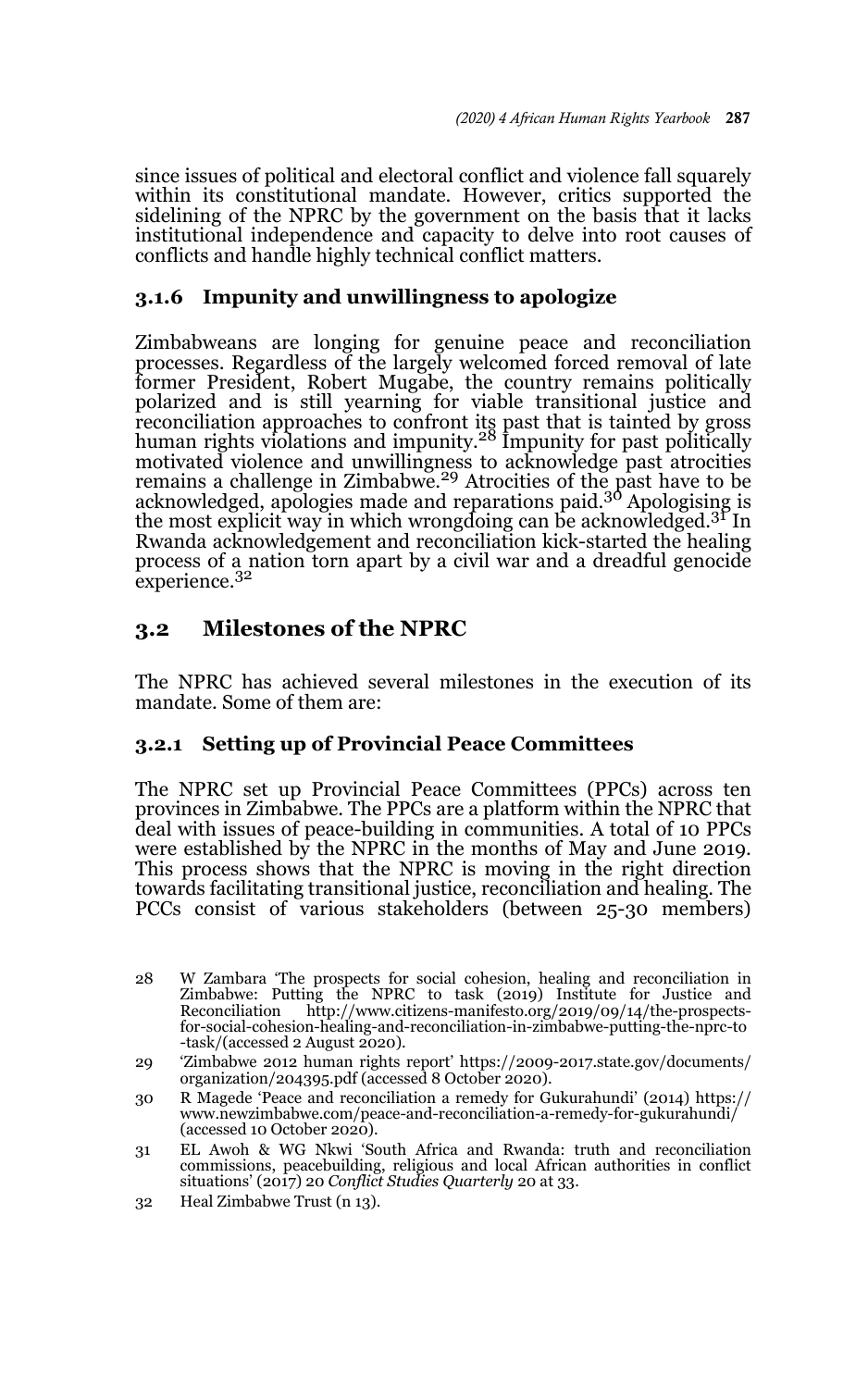representing government, civic society, church organisations, business, traditional leaders, political parties, youth, among others. The NPRC should be commended for devolving its work as this will ease institutional burdens. Nevertheless, the success or failure of the PPCs hinges on who is and is not involved since the selection process for members of the committees is not fully inclusive.33 For example, the representation of the victims in the PPCs composition is not clearly expressed. Exclusion of victims in the composition may hinder the victims' and ordinary citizens' participation due to lack of trust and sincerity.<sup>34</sup> Concomitantly, the inclusion of government elites might also affect the smooth operation of the PPCs.

#### **3.2.2 Facilitation of multi-stakeholder engagement meetings**

Peace is a group right which should be a shared responsibility for all stakeholders such as the government, civil society, political parties, the church, war veterans, citizens, victims and media.35 The NPRC realised the importance of collective effort and the indispensable need for inclusion of partners and stakeholders in its peacebuilding initiatives. The NPRC, therefore, decided to bring the nation together through multi-stakeholder peace and reconciliation processes. Engagements by the NPRC with the civil society and other relevant stakeholders will possibly reap the peace dividend that will not only ensure social cohesion, healing and reconciliation, but also trigger economic recovery and prosperity. In February 2018 the NPRC rolled out provincial outreach programmes. The main objectives for the provincial visits were to enhance stakeholders' awareness of the NPRC and its functions, to provide a platform for stakeholders to work with the NPRC for peace, healing and reconciliation in the country.36

The NPRC has also been working with churches to facilitate national healing processes. In July 2018, the Churches Convergence on Peace Consortium (CCCOP) held a peace march and Ukuthula-Runyararo Peace Covenant signing ceremony in Bulawayo in support of the peace pledge initiated by the NPRC. One of the key religious players is CCCOP, a religious lobby group focused on capacitating grassroots churches to promote peace and cohesion. It is made up of Dan Church Aid, Zimbabwe Christian Alliance, Zimbabwe Council of Churches and Zimbabwe Divine Destiny.37

- 33 Zambara (n 28).
- 34 Marimbe (n 25).
- 35 Zambara (n 28).
- 36 'National Peace and Reconciliation Commission launches 21-day outreaches programmes' 9 April http://kubatana.net/2019/04/09/national-peace-andreconciliation-commission-launches-21-day-outreach-programme/ (accessed 8 August 2020).
- 37 'Churches organise peace march' Newsday 18 July 2028 https://www. newsday.co.zw/2018/07/churches-organise-peace-march/ (accessed 30 July 2020).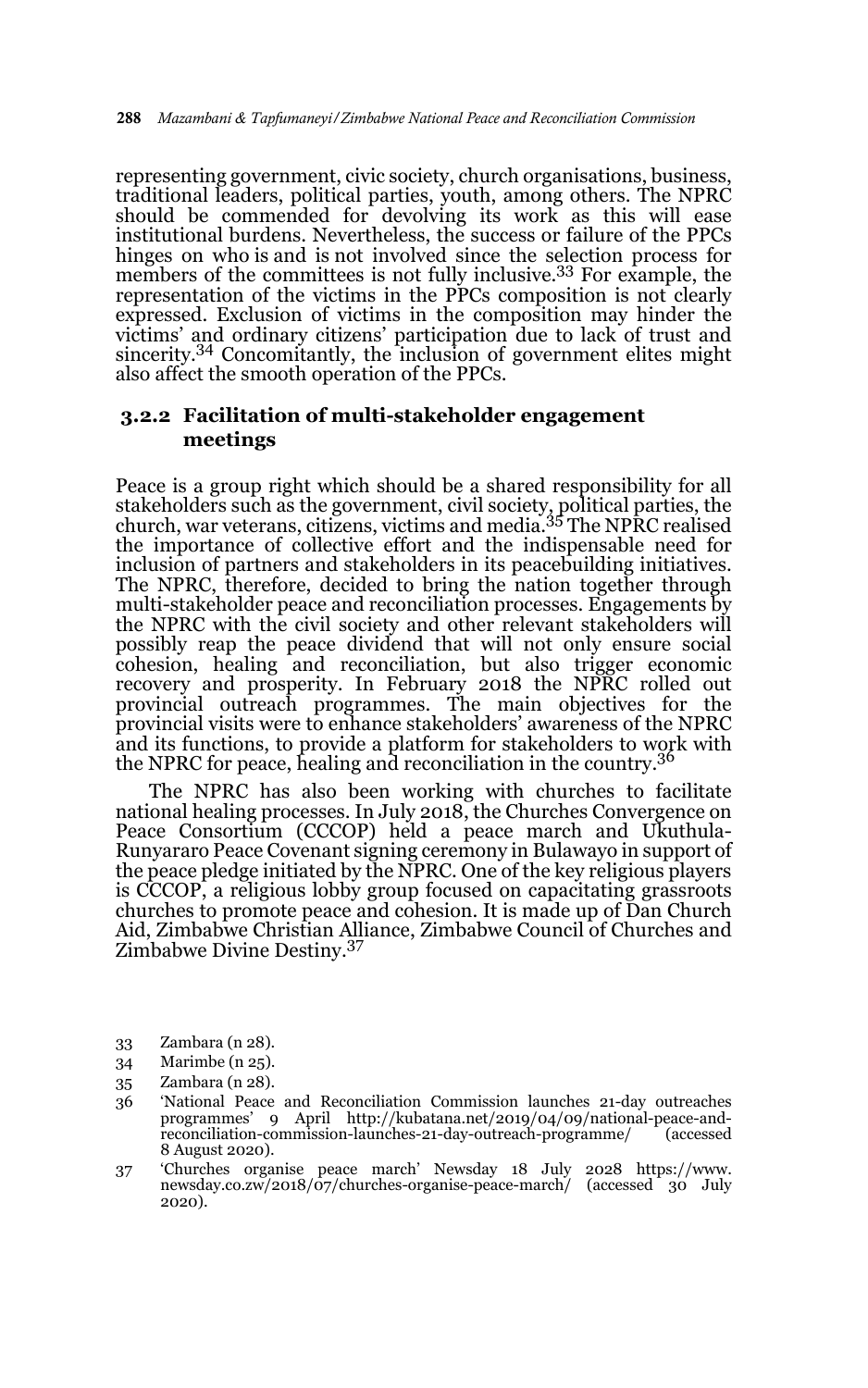## **4 LESSONS FOR NPRC FROM THE TRUTH AND RECONCILIATION COMMISSION OF SOUTH AFRICA**

### **4.1 Performance of South Africa's TRC**

South Africa's history was characterised by racism and discrimination. In the late 1980s and early 1990s, the apartheid regime faced massive confrontation from both domestic resistance groups and international actors. This pressure eventually led to the downfall of the apartheid government. The most pressing concern in the transition process was how to deal with the perpetrators of human rights abuses. This paved the way for the establishment of a Truth and Reconciliation Commission (TRC). The TRC was given the mandate to promote national unity and reconciliation by establishing the truth and<br>disseminating its\_findings.<sup>38</sup>

The TRC has been applauded for enabling the country to transition from its repressive past to a democracy by disinterring a wide range of gross human rights violations committed in South Africa from 1 March 1960 to 10 May 1994. The Commission presented its final report on 20 October 1998. Barry highlights that the Commission created a space which did not exist before, thus allowing a better understanding between different sections of South African society.39 The world recognised the success of the TRC through many attempts to replicate its truth and reconciliation processes in other troubled countries.<sup>40</sup>

However, other scholars like Campbell,<sup>41</sup> contend that there is no process without limitations and such was the case with South Africa's TRC. Some of the criticisms of the TRC are that it sought to restore peace and facilitate reconciliation without calling the perpetrators to fully account for their actions. The Commission was allowed to grant amnesty to those who confessed to engaging in gross human rights violations.

Another criticism which was highlighted by the African Union Panel of the Wise was that the TRC intensified racial tensions in the

<sup>38</sup> Berkley Center for Religion, peace and world affairs 'Religion and conflict case study series, South Africa: The religious foundations of the Truth and Reconciliation Commission (2013) George Town University: Washington DC.

<sup>39</sup> S Barry 'Reconciliation: The South African Truth and Reconciliation Commission's contribution to dealing with the past, reconciling and building the nation' (2006) 40 *In die Skriflig* 691 at 714

<sup>40</sup> JL Gibson 'The truth about truth and reconciliation in South Africa' (2005) 26 *International Political Science Review* 341 at 361.

<sup>41</sup> PJ Campbell 'The Truth and Reconciliation Commission (TRC): human rights and state transitions – The South African model' (2000) 4 *African Studies Quarterly* 41 at 55.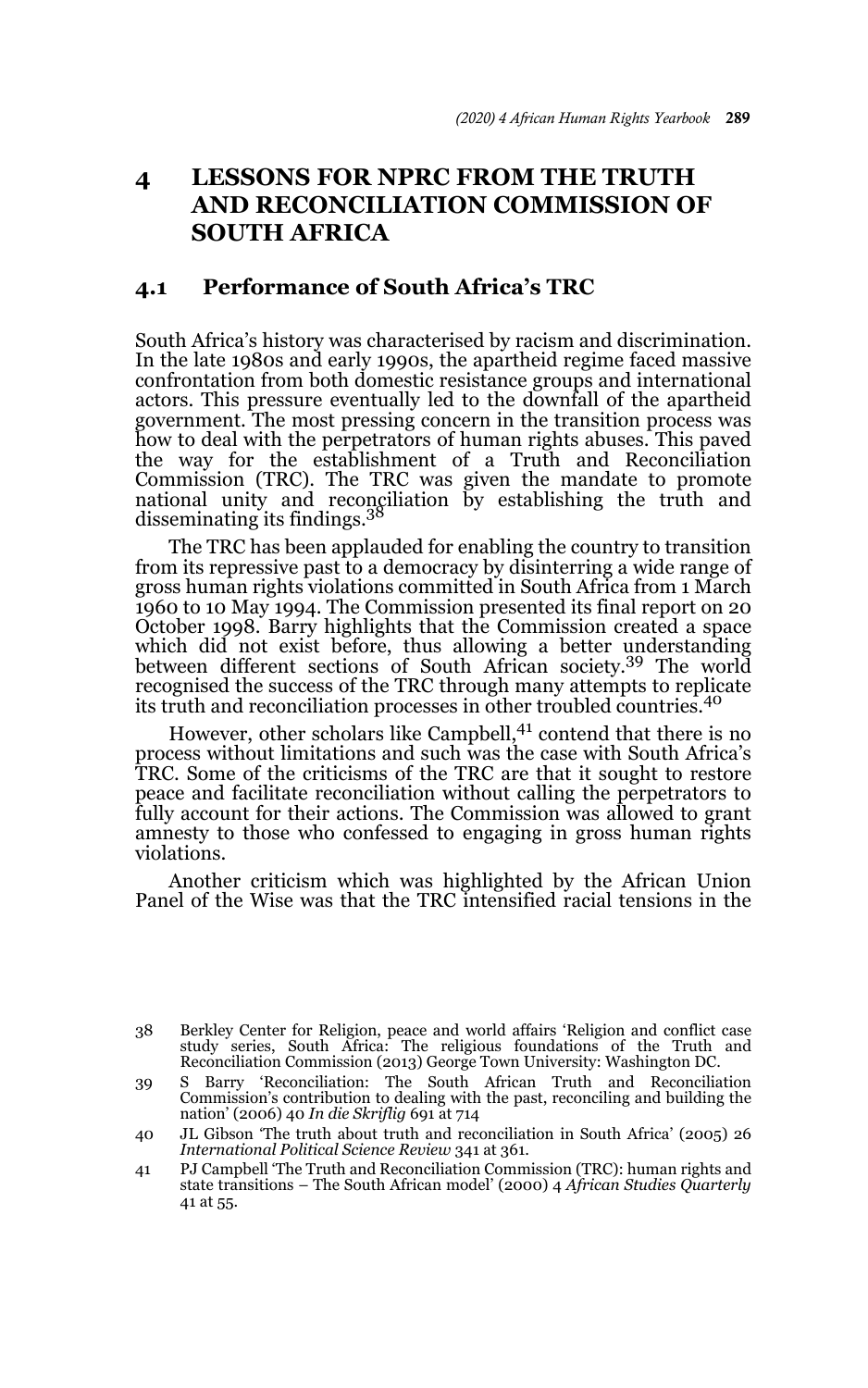country by revealing the wrongdoings of the apartheid regime, its<br>agents, and the liberation forces.<sup>42</sup> The Commission was also criticised for failing to address the socio-economic effects of apartheid and failing to hold individual and institutional beneficiaries of apartheid accountable. The issue of compensation also generated a lot of debate in South Africa and beyond but complete redress was not forthcoming and victims of apartheid government policies were neglected in spite of the majority view that some form of reparation was necessary. Nonetheless many of the underprivileged survivors of apartheid and generations after them still struggle with access to education, housing,<br>health care and jobs to this day.<sup>43</sup>

### **4.2 Lessons for NPRC from South Africa's TRC**

South Africa's TRC is viewed as one of the most effective truth and reconciliation processes in Africa. The TRC is lauded for meeting the core elements and conditions that guide truth and reconciliation processes.44 The most salient feature of the TRC was its conflict mapping and analysis which saw the Commission apportioning blame to all parties which engaged in the struggle over apartheid; namely the apartheid regime, its agents, and the liberation forces. This disaggregation of actors to the conflict enabled the TRC to identify the roles played by each of the actors and their wrongfulness for purposes of ensuring delivery of justice.

The NPRC can benefit by adopting this approach since Zimbabwe's conflicts involve inter-linkages between atrocities perpetrated by political parties and government. Disaggregation of actors involved in conflicts will enable the NPRC to correctly apportion wrongfulness and thereafter make appropriate recommendations for purposes of securing appropriate redress for victims and survivors.

South Africa's TRC facilitated restorative justice that allowed all the parties involved to restore justice by alternative means. Restorative justice heals the wounds of both victims and perpetrators by focusing on peacebuilding and restoration as opposed to punishment of offenders.45 Restorative justice offers an alternative framework in which perpetrators and victims are empowered to resolve their own conflict and restore relations in a broken society. The TRC adopted a viable and effective conflict resolution model which can provide lessons for the NPRC since punitive measures by themselves can hinder

<sup>42</sup> African Union Panel of the Wise 'Peace, justice, and reconciliation in Africa: Opportunities and challenges in the fight against impunity' 2013 The African Union Series, International Peace Institute: New York.

<sup>43</sup> Berkley Center for Religion, Peace and World Affairs (n 38).

<sup>44</sup> Mawhinney (n 4).

<sup>45</sup> As above.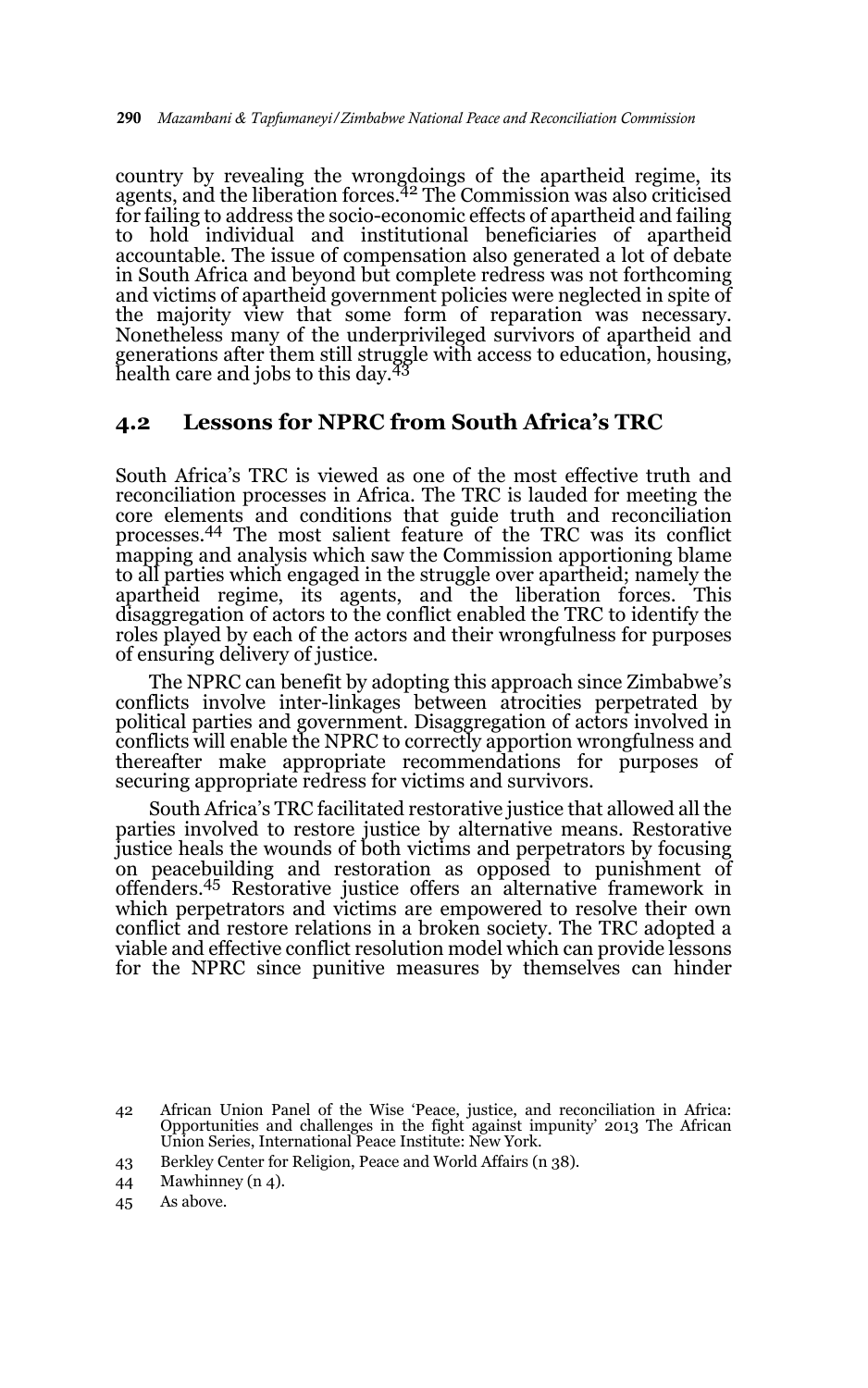national healing and reconciliation processes in fragile countries like Zimbabwe.<sup>46</sup>

South Africa's government accorded the TRC power to grant amnesty. Through amnesties the TRC encouraged perpetrators to give full and truthful testimony as a strategy to deal with a hostile past. South Africa's transitional justice approach provides a cautionary tale about the usefulness of amnesty powers. The TRC's amnesties complimented other reconciliation and justice mechanisms which were established. In spite of granting amnesty to perpetrators of violence, the TRC generated justice that appeared to satisfy many survivors who believed that the TRC had the capacity to usher in long-lasting peace and reconciliation. Zimbabwe also granted amnesty to Gukurahundi perpetrators when the Unity Accord was signed in 1987 so that the nation could move forward but issues surrounding reprieve have not yet been adequately addressed. There are many contrasting views on the question of amnesty and whether it is logical to effect it as a healing and reconciliation instrument. Some survivors discredited the amnesty and still call for retributive justice.47

In spite of the mentioned process limitations, by and large South Africa's TRC effectively executed its mandate. The Commission enjoyed the support of the executive which had the political will to facilitate conflict transformation and reconciliation. However, the NPRC suffers a deficiency of political will by the executive, hence the challenges that it faces in its attempts to facilitate genuine conflict transformation, unity and reconciliation. With this absence of political will and respect for democratic values it is extremely difficult for the NPRC to achieve the same success as that of South Africa's TRC. In order to enhance its effectiveness, the NPRC should therefore strive to attain Boraine's five objectives for peacebuilding; which are accountability, truth recovery, reconciliation, institutional reform, and reparations.<sup>48</sup>

### **4.3 Lessons for NPRC from the National Unity and Reconciliation Commission of Rwanda**

### **4.3.1 Rwanda's National Unity and Reconciliation Commission**

The National Unity and Reconciliation Commission of Rwanda was established in the aftermath of the Rwandan Civil War which began in 1990 when the Rwandan Patriotic Front (RPF) invaded Rwanda from

<sup>46</sup> D Munemo 'The search for peace, reconciliation and unity in Zimbabwe: From The 1978 Internal Settlement to the 2008 Global Political Agreement*'* Thesis, University of South Africa, 2016.

<sup>47</sup> Gatsheni-Ndlovu & Benyera (n 17).

<sup>48</sup> As above.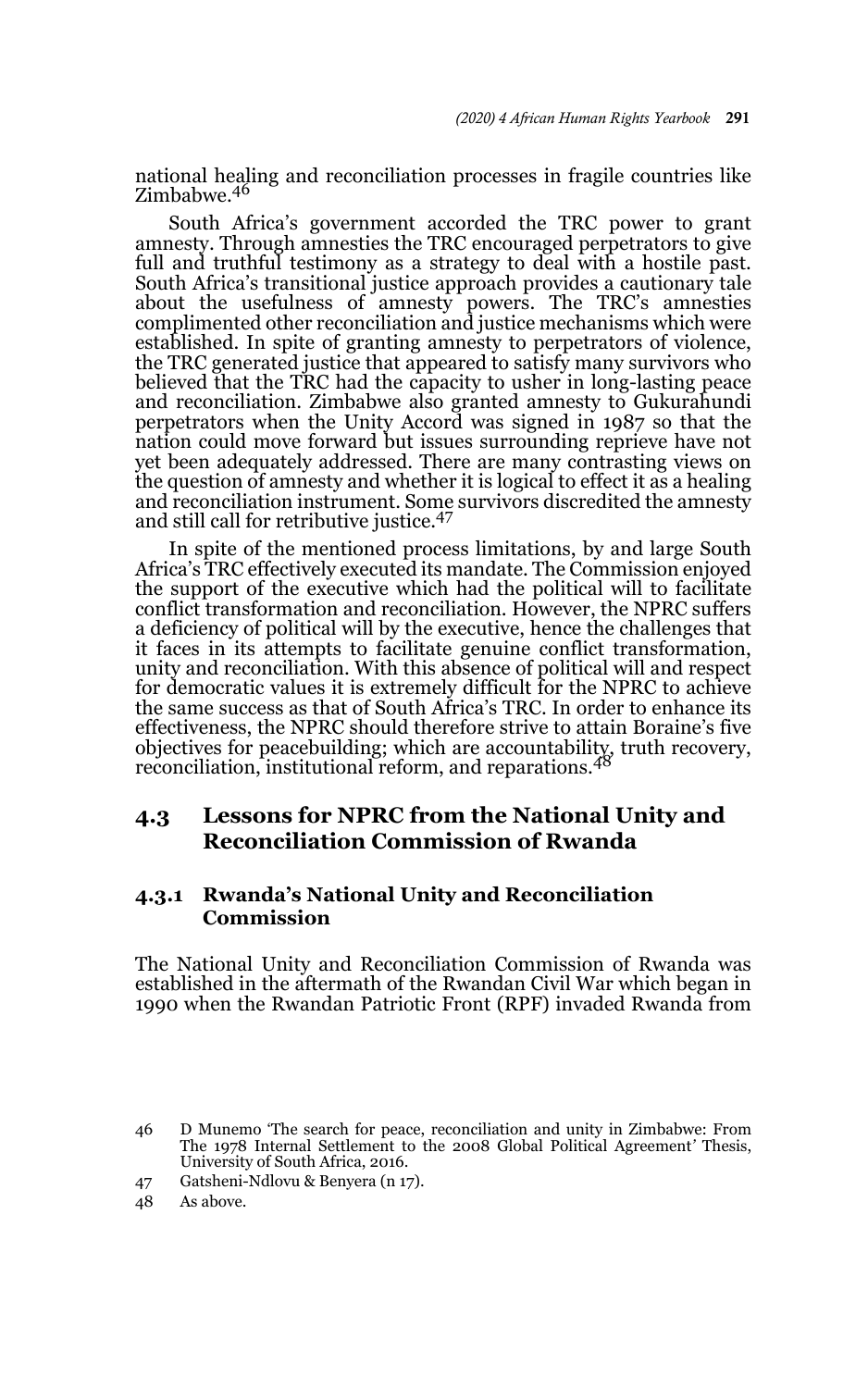Uganda in an effort to unseat the government of President Juvenal<br>Habyarimana.<sup>49</sup> Government-controlled forces attacked Tutsi Habyarimana.49 Government-controlled forces attacked Tutsi minority populations and moderate Hutus. In reprisal, the RPF attacked numerous civilian targets and reportedly recruited child soldiers.50

A ceasefire agreement was reached in July 1992, and the war officially ended on 4 August 1993, after the signing of the Arusha Accords. In spite of unity accords and the agreements on powersharing, tensions still persisted between Hutu and Tutsi factions leading to the assassination of President Habyarimana in April 1994. His assassination sparked the 1994 genocide.

The Arusha Accords of 1993 provided for the establishment of a Commission of Inquiry to investigate human rights violations committed by all parties in Rwanda. Due to supervening violence, the National Unity and Reconciliation Commission was not officially set up until 1999 when it was established by the Transitional National Authority.

The Commission was established in terms of article 16 of the 1993 Arusha Accords and tasked to investigate human rights violations committed during the war. It was operationalised by the Government of National Unity Law No 03/99 and subsequently the Commission was made a permanent institution by Law No 35/2002. This law also specified the mandate and powers of the Commission. The functions of the Commission included: organising national public debates aimed at promoting reconciliation; foster tolerance and a culture of peace and human rights; and denounce any ideas aimed at disunity. It also educates Rwandese on their rights and the rights of others; draft laws to foster reconciliation; and monitor whether authorities and citizens in general respect and observe the policy of national unity and reconciliation as contained in the Political Code of Ethics of the Arusha Accord.

Since the Commission transitioned from an institution with a prescribed lifespan to a permanent organ, it dispensed with the previous requirement for production of a final report. The Commission, however, has been submitting periodic reports which have highlighted that political and socio-economic issues were the key drivers of divisions rather than any fundamental differences between Hutus and Tutsis. The Commission has also established that a combination of bad governance, a culture of impunity and social injustices by successive regimes perpetuated ethnic differences.

Some of the recommendations which were made by the Commission were that Parliament should enact a law prohibiting and punishing all forms of discrimination. In response to the Commission's recommendation, in 2004, Rwanda's Transitional Assembly passed an anti-discrimination law, imposing a maximum two-year prison term

<sup>49</sup> JN Clark 'National unity and reconciliation in Rwanda: a flawed approach?' (2010) 28 *Journal of Contemporary African Studies* 137 at 154.

<sup>50</sup> Truth Commission: Rwanda 99, https://www.usip.org/publications/1999/03/ truth-commission-rwanda-99 (accessed 11 October 2020).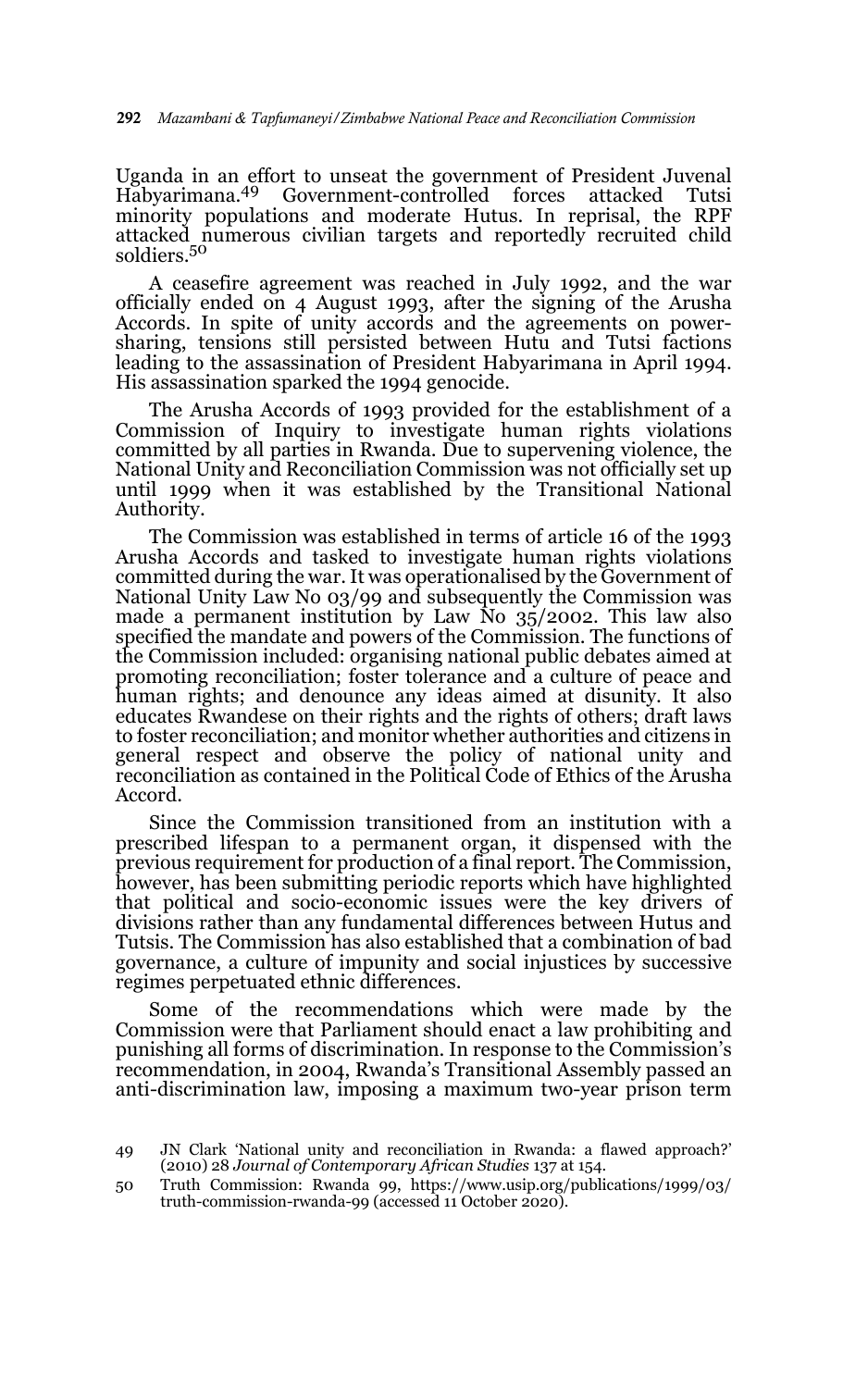and up to Rwandese million-franc (approximately USD 1, 765) fine and damages on any person practising discrimination or segregation. The Commission also recommended that a history book, which it produced for public schools, be adopted and used in schools as part of the education curricula. The book has not yet been adopted for use in schools.

#### **4.3.2 Lessons for NPRC from Rwanda's NURC**

The success story of Rwanda's reconciliation efforts provides valuable lessons for the peace and reconciliation process in Zimbabwe. Two different court systems and a commission for unity and reconciliation spearheaded peace and reconciliation processes in Rwanda. The court systems included the International Criminal Tribunal for Rwanda (ICTR) and the Gacaca courts. The courts played a fundamental role in shaping the truth and reconciliation processes and assisted in bringing closure and justice to the victims and survivors of the genocide. The Gacaca system opened channels for dialogue between victims, offenders, and communities by creating opportunities for those involved to have an honest and meaningful engagement. The Gacaca trials assisted in promoting reconciliation by establishing platforms for victims to hear the truth about what happened in the past. It was also an opportunity for the perpetrators of gross human rights violations to confess their crimes and ask for forgiveness in front of their communities.<sup>51</sup>

The most important lesson from Rwanda was the willingness by the government to genuinely confront the genocide experience. Political will acted as a springboard towards achieving peace, stability and reconciliation. On the contrary, Zimbabwe's peace processes seek to achieve national healing and reconciliation through the creation of a false unity that ignores the critical aspect of truth-telling and accountability.<sup>52</sup> There is readiness for peacebuilding by communities, but in the absence of political will the quest of achieving meaningful and genuine reconciliation remains elusive. In most cases lack of commitment and injustice in the higher echelons of the State is a major stumbling block when dealing with the concept of reconciliation. Many people have been wounded through recurrence of violence thus, truthtelling and forgiveness are crucial aspects of Zimbabwe's reconciliation process. Reconciliation should settle hostilities between conflicting parties, as this develops a shared feeling of a common history that can be accommodated by the perpetrators and victims, and reduces feelings of blame, distrust and resentment. The NPRC can only achieve this goal through emulating Rwanda's spirit of commitment towards attaining genuine reconciliation.<sup>53</sup>

<sup>51</sup> S Hassan 'Reconciliation and Peace-building in Post-genocide Societies: A Structured Focused Comparison in Rwanda and Cambodia' Thesis, Linnaeus University, 2019.

<sup>52</sup> Tshuma (n 19).

<sup>53</sup> EL Awoh & WG Nkwi (n 31).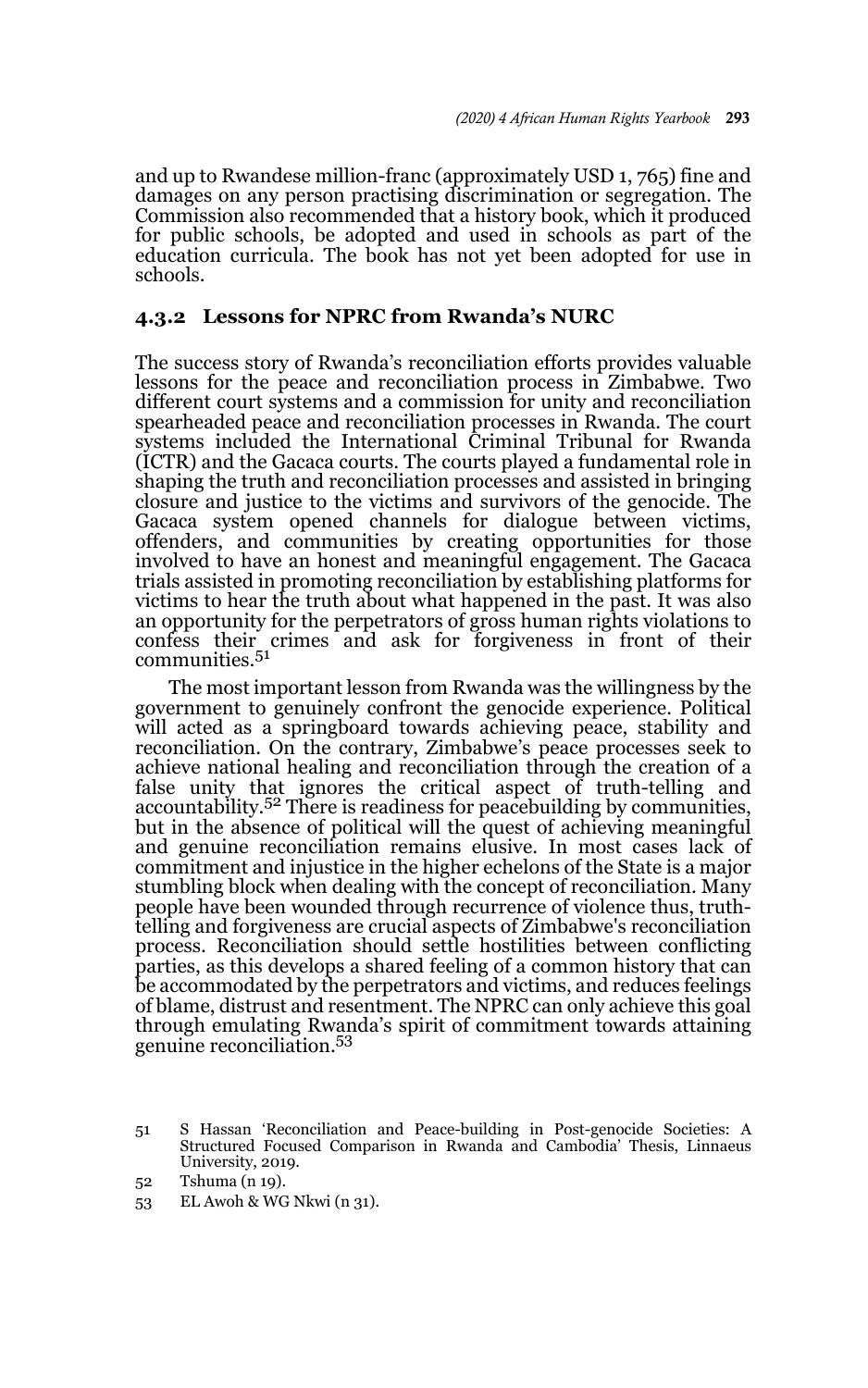The NURC offers vital lessons for the NPRC about the search for the truth and facilitation of reconciliation processes. Rwandan co-existence has improved significantly, growth levels are high, and levels of intergroup violence are low. The Commission transferred ownership of unity and reconciliation to grassroots levels and this established sustainable and functional reconciliation structures.54 Rwanda's NURC demonstrated the necessity of implementing a clearly restorative truth and reconciliation process before undertaking retributive punishment. Reconciliation builds a mechanism that seeks to engage the offenders and victims as humans-in-relationship.<sup>55</sup>

Also, of critical importance is the fact that Rwanda's truth and reconciliation process placed emphasis on acknowledgement of wrongfulness. It emphasised on the need for reconciliation to be accompanied by acknowledgement of the past and acceptance of responsibility. It was agreed that admitting that one acted wrongfully represented one of the first steps towards rebuilding trust since reconciliation is a societal process that involves mutual acknowledgment of past suffering and the shifting of destructive attitudes and behaviour into constructive relationships toward sustainable peace.<sup>56</sup>

Other notable achievements by Rwanda's NURC are its ability to infuse different peacebuilding approaches in its reconciliation endeavours. It is hoped that the NPRC will adopt a similar approach of facilitating restorative justice and reparation so that there is some form of appeasement to survivors for wrongs suffered in the past and the feelings of hurt which they still harbour. Besides facilitating payment of monetary compensation, NURC also ensured that psycho-social and spiritual needs of survivors and perpetrators were taken care of. The NPRC should also prioritise provision of psychosocial therapy or counselling services to survivors who are still harbouring mental anguish and psychological trauma due to the atrocities that they went through or witnessed.57

The NURC has done tremendously well in supporting communities to reconcile with an ugly past. Rwanda's NURC experience can therefore provide practical and valuable insights which can act as a yardstick for effectiveness and credibility of the NPRC. Despite all the success stories, attaining complete unity and reconciliation in Rwanda

<sup>54</sup> SM Moss 'Beyond conflict and spoilt identities: How Rwandan leaders justify a single recategorization model for post-conflict reconciliation' (2014) 2 *Journal of Social and Political Psychology* 435.

<sup>55</sup> M Fischer 'Transitional justice and reconciliation: theory and practice' in B Austin, M Fischer and HJ Giessmann (eds) *Advancing conflict transformation* (2011) 405 at 430.

<sup>56</sup> K Brouneus 'Reconciliation: Theory and practice for development cooperation' (2003), Swedish International Development Cooperation Agency: Stockholm.

<sup>57</sup> Munemo (n 46).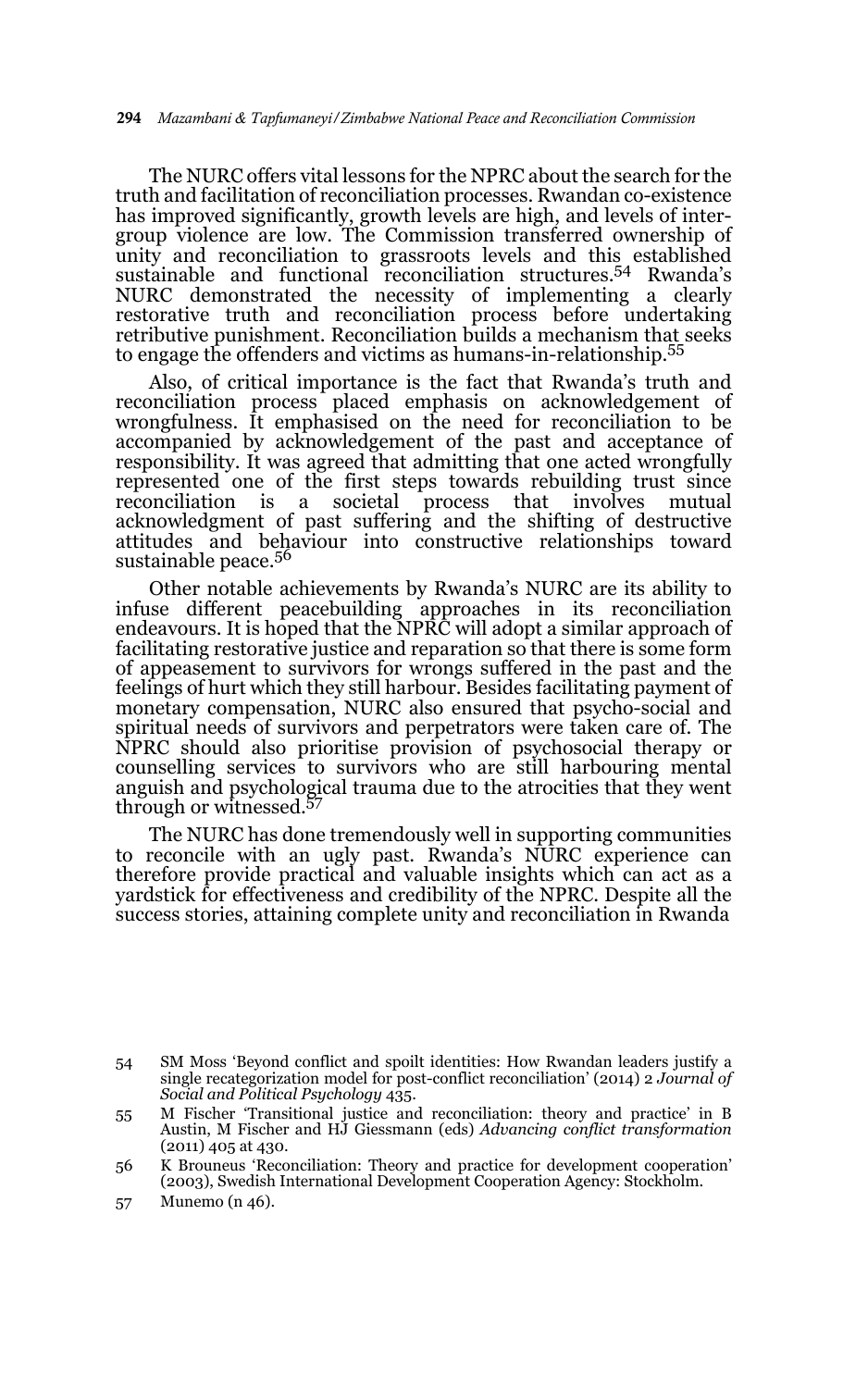remains a challenge. Most of the interference to unity and reconciliation efforts emanates from the national unity and<br>reconciliation policy itself.<sup>58</sup> The foundation on which both the NURC and the government's wider national unity and reconciliation policy rest on is flawed.59 Genocide ideology and ethnic stereotypes remain an obstacle to the process of unity and reconciliation in Rwanda.<sup>60</sup> The unity that the government attempts to achieve orbits around a negation of ethnicity, thus denying an open and honest engagement with the past. The Commission also lacks adequate resources to monitor unity and reconciliation.

## **5 TRANSITIONAL JUSTICE IN ZIMBABWE: STRENGTHENING THE EFFECTIVENESS AND ENHANCING THE CREDIBILITY OF THE NPRC**

Gready and Robins provide a holistic understanding of transitional justice. According to them the concept of transitional justice is not only limited to criminal prosecutions, truth telling, institutional reform and reparations, but extends to commemorative practices and memory<br>work, educational reform and reconciliation initiatives.<sup>61</sup> They emphasise the adoption of a holistic approach that treats all rights as universal, interdependent and indivisible and that situates violence on a continuum spanning interpersonal and structural violence.<sup>62</sup>

The NPRC should therefore confront Zimbabwe's past, which is marred with gross human rights violations and a society with many divisions along lines of race, class, ethnicity, gender and geography.<sup>63</sup> For reconciliation and unity processes to be fruitful they should be horizontal not structural and top-down. Munemo argues that peacebuilding and reconciliation processes should not be infiltrated by political expediency at the cost of genuine commitment to eliminate violence and achieve sustainable peace.<sup>64</sup> Transformative justice should not be a top-down imposition of external legal frameworks rather it should be a bottom-up understanding and analysis of the lives and needs of populations. Through adoption of a bottom-up process the focus is to address all unresolved issues of the conflict as to prevent future recurrences.<sup>65</sup>

- 59 JN Clark (n 49).
- 60 International Alert (n 58).
- 61 P Gready & S Robins 'From transitional to transformative Justice: a new agenda for practice (2014) 8 *International Journal of Transitional Justice* 339 at 361.
- 62 As above.
- 63 Zambara (n 28).
- 64 Munemo (n 46).
- 65 Hassan (n 51).

<sup>58</sup> International Alert 'Unity and reconciliation in Rwanda: a look at policy implication vis-a-vis social cohesion (2018) Policy Brief.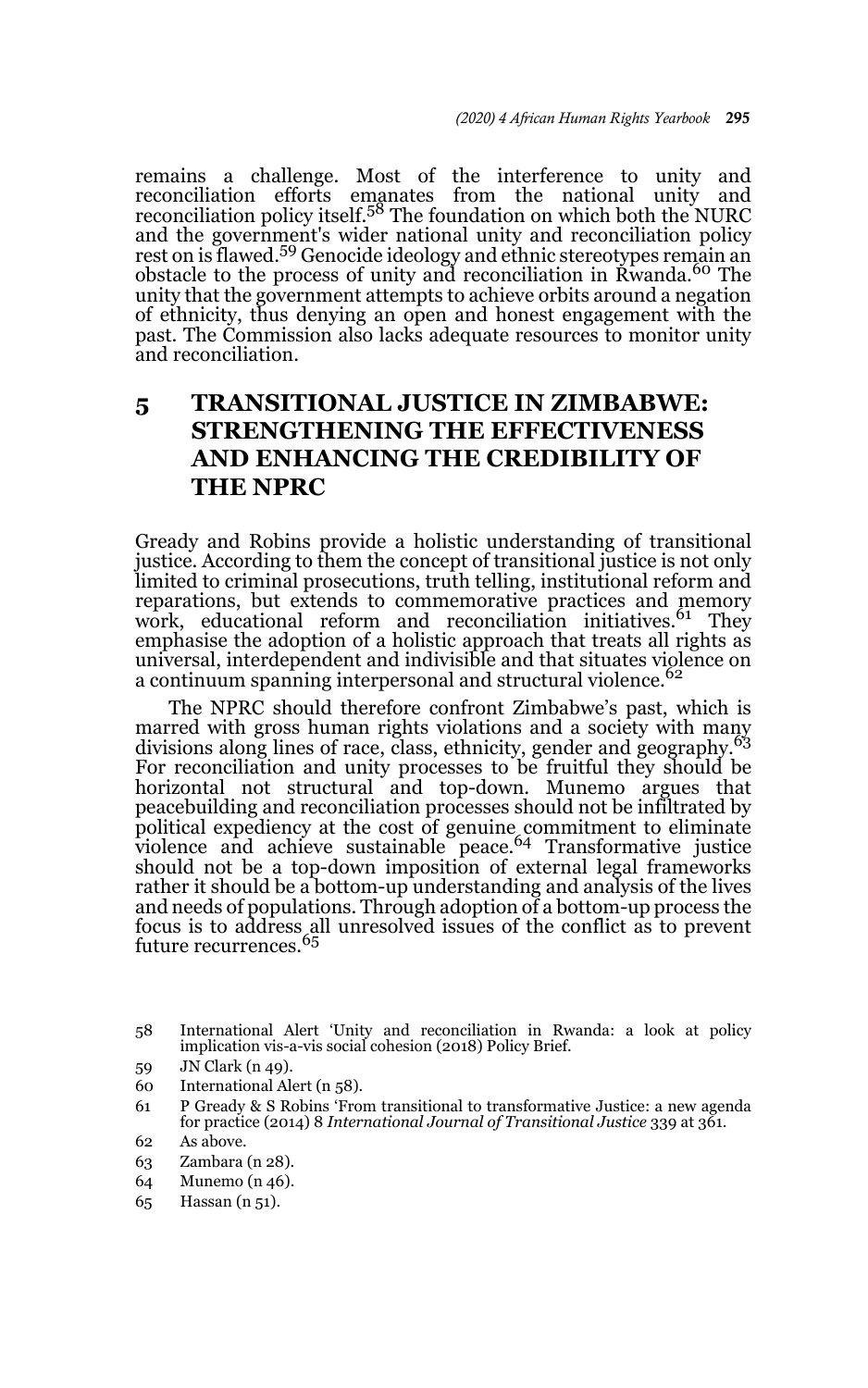In the absence of a more holistic approach in peacemaking and peacebuilding, the journey to attain meaningful truth and reconciliation process in Zimbabwe remains a dream. Reconciliation must focus on justice in terms of accountability and compensation, and<br>on truth, acknowledgement and recognition.<sup>66</sup> The NPRC has failed to prevent the rise of political tensions in the country for the past years because it has been unable to create an environment for peaceful dialogue. Atrocities have gone unpunished, unacknowledged and without redress. The continuous use of military operations in governance issues has led to a nation that is pervaded institutionally by militarism and violence. Reconciliation processes remain ineffective as long as the vicious cycle of impunity exists.<sup>67</sup>

Murambadoro also observes that the involvement of political leaders in administration processes of the NPRC impedes impar-<br>tial execution of its mandate.<sup>68</sup> Political interference has resulted in some independent Commissions set up by governments failing to deliver on their constitutional mandates, thereby becoming ineffective mechanisms. The NPRC has so far been unable to fully execute its constitutional mandate. A deteriorating economic crisis and political instability continues to pose serious threat to peace and justice in Zimbabwe. Murambadoro further observes that the effectiveness of the NPRC is compromised by its politicization. She highlights that political figures have been using the NPRC as a political strategy to gather support from the electorate and be seen as compliant to international standards of justice and respect for human rights.

Lederach advocates for a transformative approach in which inharmonious relations are restructured over a long term by education, advocacy and mediation. Conflict transformation is defined as a process of transforming the relationships, interests, discourses, and the very constitution of society that supports the perpetuation of violence.<sup>69</sup> Conflict transformation encourages the creation of cooperative and just societies. The concept of conflict transformation focuses on ongoing processes, taking into consideration the transformation of relationships, actions, institutions and structures that perpetuate violence. Kriesberg, as quoted by Fischer,70 identifies four dimensions of reconciliation which are essential for conflict transformation and peacebuilding in post-conflict societies: shared truth, justice, regard and security.

Conflict transformation views peace as centered and rooted in the quality of relationships. The tenets of the approach are: if the victims feel recognised and reintegrated in society; if people are mindful of the importance of confronting the past; if trust in police and security forces

<sup>66</sup> Fischer (n 55).

<sup>67</sup> Ndlovu-Gatsheni & Benyera (n 17).

<sup>68</sup> Murambadoro (n 10).

<sup>69</sup> JP Lederach 'The little book of conflict transformation: Clear articulation of the guiding principles by a pioneer in the field (The little books of justice and peacebuilding' (2014).

<sup>70</sup> Fischer (n 55).